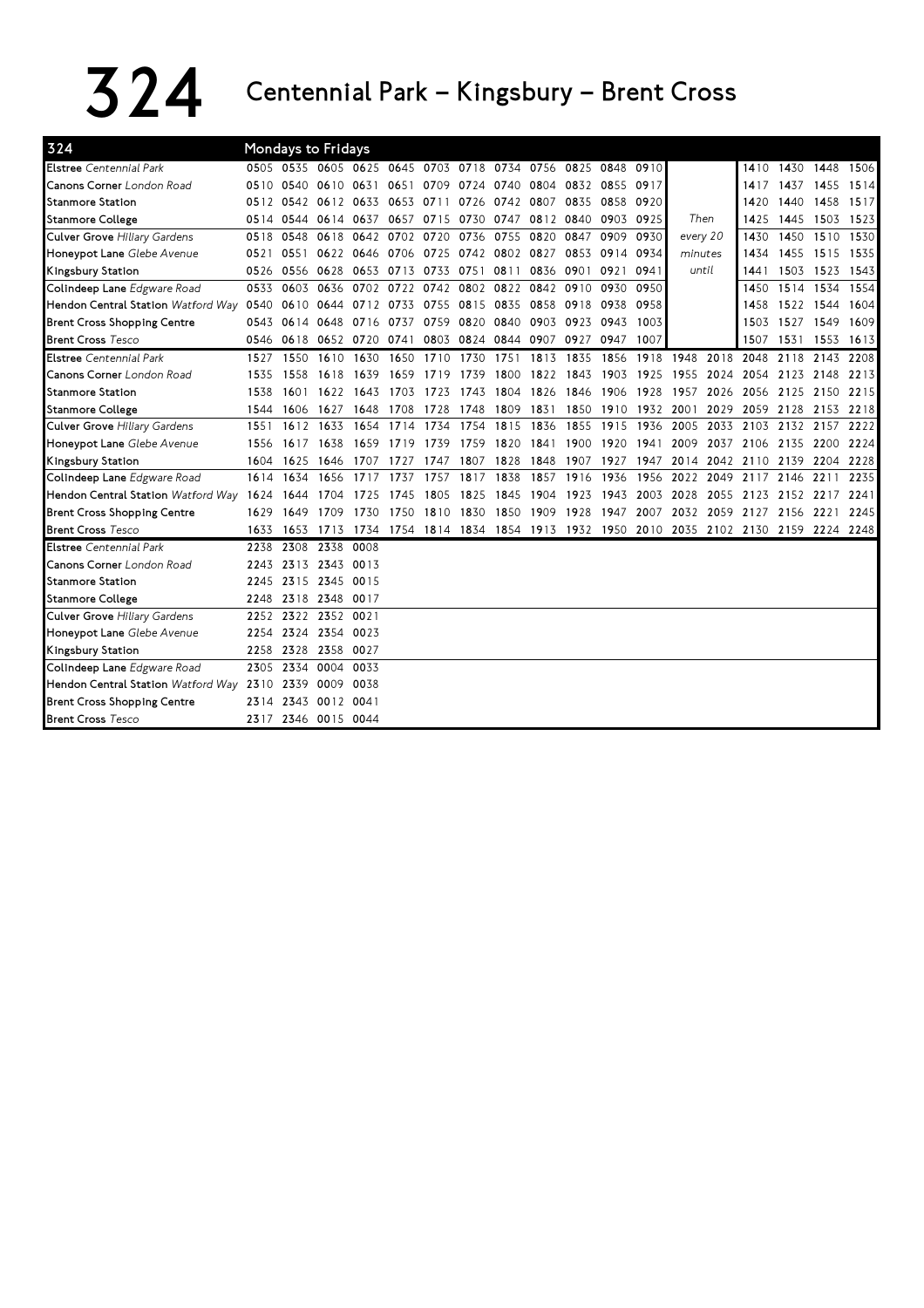| Elstree Centennial Park<br>0505 0535 0605 0635 0705 0734 0803 0825 0845 0905<br>0924 0943<br>1002 1020<br>1040<br>1100<br>1120<br>0830 0850 0911 0930<br>0510<br>0540<br>0610 0640<br>0739<br>0808<br>0949<br>1008<br>1026<br><b>Canons Corner</b> London Road<br>0710<br>1046<br>1106<br>1126<br>0832 0852 0913 0932 0951<br>0512<br>0542<br>0612 0642<br>0712 0741<br>0810<br>1029<br>1049<br>1109<br>Stanmore Station<br>1010<br>1129<br>0856 0917 0936 0955<br>0514<br>0544<br>0614 0645<br>0715 0744 0813<br>0835<br>1014<br>1034<br>1054<br>1114 1134<br>Stanmore College<br>0548<br>0618 0649<br>0748<br>0817<br>0839<br>0900<br>0921<br>0940<br>0959<br>1018<br>1038<br>1058<br>Culver Grove Hiliary Gardens<br>0518<br>0719<br>1118<br>1138<br>Honeypot Lane Glebe Avenue<br>0521<br>0551<br>0621<br>0652<br>0722 0751<br>0820<br>0842 0904<br>0925<br>0944<br>1003<br>1023<br>1043<br>1103<br>1123<br>1144<br>Kingsbury Station<br>0525<br>0555<br>0625 0656<br>0727<br>0756 0825<br>0847 0910 0931<br>0951<br>1010<br>1030<br>1050<br>1131<br>1152<br>1213<br>1111<br>0632 0703<br>0734<br>0833<br>0855<br>0919<br>Colindeep Lane Edgware Road<br>0531<br>0601<br>0803<br>0940<br>1000<br>1020<br>1040<br>1121<br>1142<br>1203<br>1224<br>1100<br>Hendon Central Station Watford Way 0537<br>0638 0709<br>0740<br>0810<br>0840<br>0903 0927<br>0949<br>1009<br>1029<br>1049<br>1233<br>0607<br>-1109<br>1130<br>1151<br>1212<br><b>Brent Cross Shopping Centre</b><br>0540<br>0611<br>0642 0713<br>0744<br>0814<br>0844<br>0908<br>0932<br>0954<br>1014<br>1034<br>1054<br>1217<br>1238<br>1114<br>1135<br>-1156<br><b>Brent Cross Tesco</b><br>0543<br>0614 0645 0716<br>0847<br>0912 0936<br>1222 1243<br>0747<br>0817<br>0958<br>1018<br>1038<br>1058<br>1118<br>1140<br>1201<br><b>Elstree</b> Centennial Park<br>1200<br>1913<br>1420<br>1441<br>1501<br>1522<br>1542<br>1603<br>1623<br>1704<br>1725<br>1746<br>1807<br>1829<br>1644<br>1851<br><b>Canons Corner</b> London Road<br>1206<br>1528<br>1548<br>1609<br>1629<br>1919<br>1426<br>1447<br>1507<br>1710<br>1752<br>1813<br>1835<br>1857<br>1650<br>1731<br>1209<br><b>Stanmore Station</b><br>1429<br>1450<br>1510<br>1531<br>1551<br>1612<br>1632<br>1816<br>1838<br>1900<br>1653<br>1713<br>1755<br>1734<br>1214<br>Then<br>1535<br>1555<br>1738<br>1434<br>1455<br>1515<br>1616<br>1636<br>1657<br>1759<br>1820<br>1842<br>1904<br>Stanmore College<br>1717<br>1219<br>1500<br>1520<br>1540<br>1743<br>1804<br>1825<br>1846<br>Culver Grove Hiliary Gardens<br>every 20<br>1439<br>1600<br>1621<br>1641<br>1702<br>1722<br>1908<br>1225<br>1506 1526 1546<br>1728 1749<br>1810<br>1830<br>1851<br>1913<br><b>Honeypot Lane</b> Glebe Avenue<br>minutes<br>1445<br>1606 1627<br>1647<br>1708<br>1233<br>until<br>Kingsbury Station<br>1453<br>1514 1534 1554<br>1614 1635<br>1655<br>1736<br>1756<br>1817<br>1837<br>1858<br>1920<br>1716<br>1244<br>1525 1545<br>1625<br>1726<br>1827<br>1907<br>Colindeep Lane Edgware Road<br>1504<br>1605<br>1646<br>1706<br>1746<br>1806<br>1847<br>1929<br>Hendon Central Station Watford Way 1253<br>1854<br>1513<br>1534<br>1554<br>1634<br>1754<br>1814<br>1834<br>1914<br>1935<br>1614<br>1654<br>1714<br>1734<br>1258<br><b>Brent Cross Shopping Centre</b><br>1518<br>1539<br>1559<br>1619<br>1639<br>1659<br>1719<br>1739<br>1759<br>1859<br>1919<br>1940<br>1819<br>1839<br><b>Brent Cross Tesco</b><br>1303<br>1523<br>1543<br>1603<br>1623<br>1643<br>1703<br>1723<br>1743<br>1803<br>1823<br>1843<br>1903 1923<br>1943<br><b>Elstree</b> Centennial Park<br>2015<br>2045<br>2116<br>2143<br>2208<br>2238<br>2308<br>2338<br>0008<br>1944<br>Canons Corner London Road<br>1950<br>2051<br>2121<br>2148<br>2213<br>2243<br>2313 2343 0013<br>2021<br>2023<br>2053 2123<br>2150 2215 2245<br>2315 2345 0015<br>Stanmore Station<br>1952<br>2026<br>2056 2126<br>2153 2218 2248<br>2318 2348 0017<br>Stanmore College<br>1956<br>2030<br>2100 2130<br>2157 2222 2252<br>Culver Grove Hiliary Gardens<br>2000<br>2322 2352 0021<br>2103 2133<br>2200 2224 2254<br><b>Honeypot Lane</b> Glebe Avenue<br>2034<br>2324 2354<br>0023<br>2004<br>Kingsbury Station<br>2039<br>2107 2137<br>2204 2228<br>2258<br>2328<br>2358<br>0027<br>2010<br>2114<br>2144<br>2211<br>2235<br>2305<br>2334<br>0004<br>0033<br>2019<br>2047<br>Colindeep Lane <i>Edgware Road</i><br>0038<br>Hendon Central Station <i>Watford Way</i><br>2025<br>2053<br>2120 2150<br>2217 2241<br>2310<br>2339 0009<br>Brent Cross Shopping Centre<br>2124 2154 2221 2245 2314<br>2343 0012 0041<br>2029<br>2057<br>2032 2100 2127 2157 2224 2248 2317 2346 0015 0044<br><b>Brent Cross Tesco</b><br>324<br>Sundays and other Public Holidays (except Christmas Day)<br>Elstree Centennial Park<br>0635<br>0705 0735<br>0805<br>0835 0905<br>0925 0945<br>1002 1020<br>1038 1058<br>0605<br>1118<br>1138<br>1158<br>1218<br><b>Canons Corner</b> London Road<br>0810<br>0840<br>0910<br>0950<br>1007<br>0610<br>0640<br>0710 0740<br>0930<br>1025<br>1044<br>1104<br>1204<br>1224<br>1124<br>1144<br><b>Stanmore Station</b><br>0642<br>0712 0742<br>0812 0842<br>0912<br>0932 0952<br>1009<br>1027<br>1046<br>1227<br>0612<br>1106<br>1126<br>-1207<br>1146<br>Stanmore College<br>0614<br>0644<br>0714<br>0745<br>0815<br>0845<br>0915<br>0935<br>0955<br>1012<br>1030<br>1050<br>1150<br>1231<br>1110<br>1130<br>1211<br>0819 0849 0919<br>0939 0959<br>1017 1035<br>1055 1115<br>1155 1216<br>Culver Grove Hiliary Gardens<br>0618<br>0648<br>0718 0749<br>1135<br>1236<br>Honeypot Lane Glebe Avenue<br>0621 0651 0721 0752 0822 0852 0923 0943 1003 1021 1040 1100 1120 1140 1200 1221 1241 1301<br>Kingsbury Station<br>0655 0725 0756<br>0826 0857 0928 0948 1009 1028 1048 1108 1128 1148 1209 1230 1250 1310<br>0625<br>0732 0803<br>0834 0905 0936 0957 1018 1038 1058 1118 1138 1158 1220 1241 1301 1321<br>Colindeep Lane Edgware Road<br>0631<br>0701<br>Hendon Central Station Watford Way 0637 0707 0738 0809<br>0840 0912 0943 1004 1025 1046 1106 1126 1146 1207 1229 1250 1310 1330<br>0640 0711 0742 0813 0844 0916 0947 1008 1030 1051 1111 1131 1151 1212 1234 1255 1315 1335<br><b>Brent Cross Shopping Centre</b><br><b>Brent Cross Tesco</b><br>0643 0714 0745 0816 0847 0919 0950 1012 1034 1055 1115 1135 1155 1216 1238 1259<br>1319 1339<br>Elstree Centennial Park<br>1340<br>1401 1422 1443 1503<br>1523 1543 1604 1624 1645 1705 1725 1745 1806<br>1258<br>1319<br>1826<br>1346 1407 1428 1449 1509<br>1529 1549 1610 1630 1651 1711 1731<br>Canons Corner London Road<br>1325<br>1751 1812 1832<br>1304<br>Stanmore Station<br>1307 1328<br>1349 1410 1431 1452 1512 1532 1552 1613 1633 1654 1714 1734 1754 1814 1834 1855<br>1332 1353 1414 1435 1456 1516 1536 1556 1617 1637 1658 1718 1738<br>1758 1818<br>Stanmore College<br>1311<br>1838 1859<br>Culver Grove Hiliary Gardens<br>1316 1337 1358 1419 1440 1500 1520<br>1540 1600 1621<br>1641 1702 1722 1742 1802 1822 1842<br>1321 1342 1403 1424 1444 1504 1524 1544 1604 1625 1645 1706 1726 1746 1806 1826 1846 1907<br><b>Honeypot Lane</b> Glebe Avenue<br>1411 1432 1452 1512 1532 1552 1612 1632 1652 1712 1732 1752 1812 1832 1852 1913<br>Kingsbury Station<br>1330<br>1351<br>1402 1422 1442 1502 1522 1542 1602 1622 1642 1702 1722 1742 1802 1821 1841<br>Colindeep Lane Edgware Road<br>1341<br>1901<br>Hendon Central Station Watford Way<br>1350 1410 1430 1450 1510 1530 1550 1610 1630 1650 1710 1730 1750 1809 1828 1848<br>1908 1929<br>1355 1415 1435 1455 1515 1535 1555 1615 1635 1655 1715 1735 1755 1813 1832 1852 1912 1933<br>Brent Cross Shopping Centre<br>1359 1419 1439 1459 1519 1539 1559 1619 1639 1659 1719 1739 1759 1817 1836 1856 1916 1936<br><b>Brent Cross Tesco</b><br>2111 2137 2207 2237 2307 2337 0008<br>Elstree Centennial Park<br>2011 2041<br>1909<br>1941<br>Canons Corner London Road<br>1946 2016 2046<br>2116 2142 2212 2242 2312 2342 0013<br>1915<br>2118 2144 2214 2244 2314 2344 0015<br>Stanmore Station<br>1917 1948<br>2018 2048<br>1951<br>2021 2051<br>2121 2147 2217 2247 2317 2347 0017<br>Stanmore College<br>1921<br>1955<br>2025 2055 2125 2151 2221<br>2321<br>Culver Grove Hiliary Gardens<br>1925<br>2251<br>2351<br>0021<br>1959 2028 2058 2127 2153 2223 2253 2323 2353 0023<br><b>Honeypot Lane</b> Glebe Avenue<br>1929<br>2004 2033 2102 2131 2157 2227 2257 2327 2357 0027<br>Kingsbury Station<br>1935<br>1943 2012 2041 2109 2138 2204 2234 2304 2333 0003 0033<br>Colindeep Lane Edgware Road<br>Hendon Central Station Watford Way 1949 2018 2047 2115 2144 2210 2240 2309 2338 0008<br>0038<br>2022 2051 2119 2148 2214 2244 2313 2342 0011 0041<br><b>Brent Cross Shopping Centre</b><br>1953<br><b>Brent Cross Tesco</b><br>1956 2025 2054 2122 2151 2217 2247 2316 2345 0014 0044 | 324 | Saturdays (also Good Friday) |  |  |  |  |  |  |  |      |
|------------------------------------------------------------------------------------------------------------------------------------------------------------------------------------------------------------------------------------------------------------------------------------------------------------------------------------------------------------------------------------------------------------------------------------------------------------------------------------------------------------------------------------------------------------------------------------------------------------------------------------------------------------------------------------------------------------------------------------------------------------------------------------------------------------------------------------------------------------------------------------------------------------------------------------------------------------------------------------------------------------------------------------------------------------------------------------------------------------------------------------------------------------------------------------------------------------------------------------------------------------------------------------------------------------------------------------------------------------------------------------------------------------------------------------------------------------------------------------------------------------------------------------------------------------------------------------------------------------------------------------------------------------------------------------------------------------------------------------------------------------------------------------------------------------------------------------------------------------------------------------------------------------------------------------------------------------------------------------------------------------------------------------------------------------------------------------------------------------------------------------------------------------------------------------------------------------------------------------------------------------------------------------------------------------------------------------------------------------------------------------------------------------------------------------------------------------------------------------------------------------------------------------------------------------------------------------------------------------------------------------------------------------------------------------------------------------------------------------------------------------------------------------------------------------------------------------------------------------------------------------------------------------------------------------------------------------------------------------------------------------------------------------------------------------------------------------------------------------------------------------------------------------------------------------------------------------------------------------------------------------------------------------------------------------------------------------------------------------------------------------------------------------------------------------------------------------------------------------------------------------------------------------------------------------------------------------------------------------------------------------------------------------------------------------------------------------------------------------------------------------------------------------------------------------------------------------------------------------------------------------------------------------------------------------------------------------------------------------------------------------------------------------------------------------------------------------------------------------------------------------------------------------------------------------------------------------------------------------------------------------------------------------------------------------------------------------------------------------------------------------------------------------------------------------------------------------------------------------------------------------------------------------------------------------------------------------------------------------------------------------------------------------------------------------------------------------------------------------------------------------------------------------------------------------------------------------------------------------------------------------------------------------------------------------------------------------------------------------------------------------------------------------------------------------------------------------------------------------------------------------------------------------------------------------------------------------------------------------------------------------------------------------------------------------------------------------------------------------------------------------------------------------------------------------------------------------------------------------------------------------------------------------------------------------------------------------------------------------------------------------------------------------------------------------------------------------------------------------------------------------------------------------------------------------------------------------------------------------------------------------------------------------------------------------------------------------------------------------------------------------------------------------------------------------------------------------------------------------------------------------------------------------------------------------------------------------------------------------------------------------------------------------------------------------------------------------------------------------------------------------------------------------------------------------------------------------------------------------------------------------------------------------------------------------------------------------------------------------------------------------------------------------------------------------------------------------------------------------------------------------------------------------------------------------------------------------------------------------------------------------------------------------------------------------------------------------------------------------------------------------------------------------------------------------------------------------------------------------------------------------------------------------------------------------------------------------------------------------------------------------------------------------------------------------------------------------------------------------------------------------------------------------------------------------------------------------------------------------------------------------------------------------------------------------------------------------------------------------------------------------------------------------------------------------------------------------------------------------------------------------------------------------------------------------------------------------------------------------------------------------------------------------------------------------------------------------------------------------------------------------------------------------------------------------------------------------------------------------------------------------------------------------------------------------------------------------------------------------------------------------------------------------------------------------------------------------------------------------------------------------------------------------------------------------------------------------------------------------------------------------------------------------------------------------------------------------------------------------------------------------------------------------------------------------------------------------------------------------------------------------------------------------------------------------------------------------------------------|-----|------------------------------|--|--|--|--|--|--|--|------|
|                                                                                                                                                                                                                                                                                                                                                                                                                                                                                                                                                                                                                                                                                                                                                                                                                                                                                                                                                                                                                                                                                                                                                                                                                                                                                                                                                                                                                                                                                                                                                                                                                                                                                                                                                                                                                                                                                                                                                                                                                                                                                                                                                                                                                                                                                                                                                                                                                                                                                                                                                                                                                                                                                                                                                                                                                                                                                                                                                                                                                                                                                                                                                                                                                                                                                                                                                                                                                                                                                                                                                                                                                                                                                                                                                                                                                                                                                                                                                                                                                                                                                                                                                                                                                                                                                                                                                                                                                                                                                                                                                                                                                                                                                                                                                                                                                                                                                                                                                                                                                                                                                                                                                                                                                                                                                                                                                                                                                                                                                                                                                                                                                                                                                                                                                                                                                                                                                                                                                                                                                                                                                                                                                                                                                                                                                                                                                                                                                                                                                                                                                                                                                                                                                                                                                                                                                                                                                                                                                                                                                                                                                                                                                                                                                                                                                                                                                                                                                                                                                                                                                                                                                                                                                                                                                                                                                                                                                                                                                                                                                                                                                                                                                                                                                                                                                                                                                                                                                                                                                                                                                                                                                                                                                                                                                                                                                                                      |     |                              |  |  |  |  |  |  |  | 1140 |
|                                                                                                                                                                                                                                                                                                                                                                                                                                                                                                                                                                                                                                                                                                                                                                                                                                                                                                                                                                                                                                                                                                                                                                                                                                                                                                                                                                                                                                                                                                                                                                                                                                                                                                                                                                                                                                                                                                                                                                                                                                                                                                                                                                                                                                                                                                                                                                                                                                                                                                                                                                                                                                                                                                                                                                                                                                                                                                                                                                                                                                                                                                                                                                                                                                                                                                                                                                                                                                                                                                                                                                                                                                                                                                                                                                                                                                                                                                                                                                                                                                                                                                                                                                                                                                                                                                                                                                                                                                                                                                                                                                                                                                                                                                                                                                                                                                                                                                                                                                                                                                                                                                                                                                                                                                                                                                                                                                                                                                                                                                                                                                                                                                                                                                                                                                                                                                                                                                                                                                                                                                                                                                                                                                                                                                                                                                                                                                                                                                                                                                                                                                                                                                                                                                                                                                                                                                                                                                                                                                                                                                                                                                                                                                                                                                                                                                                                                                                                                                                                                                                                                                                                                                                                                                                                                                                                                                                                                                                                                                                                                                                                                                                                                                                                                                                                                                                                                                                                                                                                                                                                                                                                                                                                                                                                                                                                                                                      |     |                              |  |  |  |  |  |  |  | 1146 |
|                                                                                                                                                                                                                                                                                                                                                                                                                                                                                                                                                                                                                                                                                                                                                                                                                                                                                                                                                                                                                                                                                                                                                                                                                                                                                                                                                                                                                                                                                                                                                                                                                                                                                                                                                                                                                                                                                                                                                                                                                                                                                                                                                                                                                                                                                                                                                                                                                                                                                                                                                                                                                                                                                                                                                                                                                                                                                                                                                                                                                                                                                                                                                                                                                                                                                                                                                                                                                                                                                                                                                                                                                                                                                                                                                                                                                                                                                                                                                                                                                                                                                                                                                                                                                                                                                                                                                                                                                                                                                                                                                                                                                                                                                                                                                                                                                                                                                                                                                                                                                                                                                                                                                                                                                                                                                                                                                                                                                                                                                                                                                                                                                                                                                                                                                                                                                                                                                                                                                                                                                                                                                                                                                                                                                                                                                                                                                                                                                                                                                                                                                                                                                                                                                                                                                                                                                                                                                                                                                                                                                                                                                                                                                                                                                                                                                                                                                                                                                                                                                                                                                                                                                                                                                                                                                                                                                                                                                                                                                                                                                                                                                                                                                                                                                                                                                                                                                                                                                                                                                                                                                                                                                                                                                                                                                                                                                                                      |     |                              |  |  |  |  |  |  |  | 1149 |
|                                                                                                                                                                                                                                                                                                                                                                                                                                                                                                                                                                                                                                                                                                                                                                                                                                                                                                                                                                                                                                                                                                                                                                                                                                                                                                                                                                                                                                                                                                                                                                                                                                                                                                                                                                                                                                                                                                                                                                                                                                                                                                                                                                                                                                                                                                                                                                                                                                                                                                                                                                                                                                                                                                                                                                                                                                                                                                                                                                                                                                                                                                                                                                                                                                                                                                                                                                                                                                                                                                                                                                                                                                                                                                                                                                                                                                                                                                                                                                                                                                                                                                                                                                                                                                                                                                                                                                                                                                                                                                                                                                                                                                                                                                                                                                                                                                                                                                                                                                                                                                                                                                                                                                                                                                                                                                                                                                                                                                                                                                                                                                                                                                                                                                                                                                                                                                                                                                                                                                                                                                                                                                                                                                                                                                                                                                                                                                                                                                                                                                                                                                                                                                                                                                                                                                                                                                                                                                                                                                                                                                                                                                                                                                                                                                                                                                                                                                                                                                                                                                                                                                                                                                                                                                                                                                                                                                                                                                                                                                                                                                                                                                                                                                                                                                                                                                                                                                                                                                                                                                                                                                                                                                                                                                                                                                                                                                                      |     |                              |  |  |  |  |  |  |  | 1154 |
|                                                                                                                                                                                                                                                                                                                                                                                                                                                                                                                                                                                                                                                                                                                                                                                                                                                                                                                                                                                                                                                                                                                                                                                                                                                                                                                                                                                                                                                                                                                                                                                                                                                                                                                                                                                                                                                                                                                                                                                                                                                                                                                                                                                                                                                                                                                                                                                                                                                                                                                                                                                                                                                                                                                                                                                                                                                                                                                                                                                                                                                                                                                                                                                                                                                                                                                                                                                                                                                                                                                                                                                                                                                                                                                                                                                                                                                                                                                                                                                                                                                                                                                                                                                                                                                                                                                                                                                                                                                                                                                                                                                                                                                                                                                                                                                                                                                                                                                                                                                                                                                                                                                                                                                                                                                                                                                                                                                                                                                                                                                                                                                                                                                                                                                                                                                                                                                                                                                                                                                                                                                                                                                                                                                                                                                                                                                                                                                                                                                                                                                                                                                                                                                                                                                                                                                                                                                                                                                                                                                                                                                                                                                                                                                                                                                                                                                                                                                                                                                                                                                                                                                                                                                                                                                                                                                                                                                                                                                                                                                                                                                                                                                                                                                                                                                                                                                                                                                                                                                                                                                                                                                                                                                                                                                                                                                                                                                      |     |                              |  |  |  |  |  |  |  | 1159 |
|                                                                                                                                                                                                                                                                                                                                                                                                                                                                                                                                                                                                                                                                                                                                                                                                                                                                                                                                                                                                                                                                                                                                                                                                                                                                                                                                                                                                                                                                                                                                                                                                                                                                                                                                                                                                                                                                                                                                                                                                                                                                                                                                                                                                                                                                                                                                                                                                                                                                                                                                                                                                                                                                                                                                                                                                                                                                                                                                                                                                                                                                                                                                                                                                                                                                                                                                                                                                                                                                                                                                                                                                                                                                                                                                                                                                                                                                                                                                                                                                                                                                                                                                                                                                                                                                                                                                                                                                                                                                                                                                                                                                                                                                                                                                                                                                                                                                                                                                                                                                                                                                                                                                                                                                                                                                                                                                                                                                                                                                                                                                                                                                                                                                                                                                                                                                                                                                                                                                                                                                                                                                                                                                                                                                                                                                                                                                                                                                                                                                                                                                                                                                                                                                                                                                                                                                                                                                                                                                                                                                                                                                                                                                                                                                                                                                                                                                                                                                                                                                                                                                                                                                                                                                                                                                                                                                                                                                                                                                                                                                                                                                                                                                                                                                                                                                                                                                                                                                                                                                                                                                                                                                                                                                                                                                                                                                                                                      |     |                              |  |  |  |  |  |  |  | 1205 |
|                                                                                                                                                                                                                                                                                                                                                                                                                                                                                                                                                                                                                                                                                                                                                                                                                                                                                                                                                                                                                                                                                                                                                                                                                                                                                                                                                                                                                                                                                                                                                                                                                                                                                                                                                                                                                                                                                                                                                                                                                                                                                                                                                                                                                                                                                                                                                                                                                                                                                                                                                                                                                                                                                                                                                                                                                                                                                                                                                                                                                                                                                                                                                                                                                                                                                                                                                                                                                                                                                                                                                                                                                                                                                                                                                                                                                                                                                                                                                                                                                                                                                                                                                                                                                                                                                                                                                                                                                                                                                                                                                                                                                                                                                                                                                                                                                                                                                                                                                                                                                                                                                                                                                                                                                                                                                                                                                                                                                                                                                                                                                                                                                                                                                                                                                                                                                                                                                                                                                                                                                                                                                                                                                                                                                                                                                                                                                                                                                                                                                                                                                                                                                                                                                                                                                                                                                                                                                                                                                                                                                                                                                                                                                                                                                                                                                                                                                                                                                                                                                                                                                                                                                                                                                                                                                                                                                                                                                                                                                                                                                                                                                                                                                                                                                                                                                                                                                                                                                                                                                                                                                                                                                                                                                                                                                                                                                                                      |     |                              |  |  |  |  |  |  |  |      |
|                                                                                                                                                                                                                                                                                                                                                                                                                                                                                                                                                                                                                                                                                                                                                                                                                                                                                                                                                                                                                                                                                                                                                                                                                                                                                                                                                                                                                                                                                                                                                                                                                                                                                                                                                                                                                                                                                                                                                                                                                                                                                                                                                                                                                                                                                                                                                                                                                                                                                                                                                                                                                                                                                                                                                                                                                                                                                                                                                                                                                                                                                                                                                                                                                                                                                                                                                                                                                                                                                                                                                                                                                                                                                                                                                                                                                                                                                                                                                                                                                                                                                                                                                                                                                                                                                                                                                                                                                                                                                                                                                                                                                                                                                                                                                                                                                                                                                                                                                                                                                                                                                                                                                                                                                                                                                                                                                                                                                                                                                                                                                                                                                                                                                                                                                                                                                                                                                                                                                                                                                                                                                                                                                                                                                                                                                                                                                                                                                                                                                                                                                                                                                                                                                                                                                                                                                                                                                                                                                                                                                                                                                                                                                                                                                                                                                                                                                                                                                                                                                                                                                                                                                                                                                                                                                                                                                                                                                                                                                                                                                                                                                                                                                                                                                                                                                                                                                                                                                                                                                                                                                                                                                                                                                                                                                                                                                                                      |     |                              |  |  |  |  |  |  |  |      |
|                                                                                                                                                                                                                                                                                                                                                                                                                                                                                                                                                                                                                                                                                                                                                                                                                                                                                                                                                                                                                                                                                                                                                                                                                                                                                                                                                                                                                                                                                                                                                                                                                                                                                                                                                                                                                                                                                                                                                                                                                                                                                                                                                                                                                                                                                                                                                                                                                                                                                                                                                                                                                                                                                                                                                                                                                                                                                                                                                                                                                                                                                                                                                                                                                                                                                                                                                                                                                                                                                                                                                                                                                                                                                                                                                                                                                                                                                                                                                                                                                                                                                                                                                                                                                                                                                                                                                                                                                                                                                                                                                                                                                                                                                                                                                                                                                                                                                                                                                                                                                                                                                                                                                                                                                                                                                                                                                                                                                                                                                                                                                                                                                                                                                                                                                                                                                                                                                                                                                                                                                                                                                                                                                                                                                                                                                                                                                                                                                                                                                                                                                                                                                                                                                                                                                                                                                                                                                                                                                                                                                                                                                                                                                                                                                                                                                                                                                                                                                                                                                                                                                                                                                                                                                                                                                                                                                                                                                                                                                                                                                                                                                                                                                                                                                                                                                                                                                                                                                                                                                                                                                                                                                                                                                                                                                                                                                                                      |     |                              |  |  |  |  |  |  |  |      |
|                                                                                                                                                                                                                                                                                                                                                                                                                                                                                                                                                                                                                                                                                                                                                                                                                                                                                                                                                                                                                                                                                                                                                                                                                                                                                                                                                                                                                                                                                                                                                                                                                                                                                                                                                                                                                                                                                                                                                                                                                                                                                                                                                                                                                                                                                                                                                                                                                                                                                                                                                                                                                                                                                                                                                                                                                                                                                                                                                                                                                                                                                                                                                                                                                                                                                                                                                                                                                                                                                                                                                                                                                                                                                                                                                                                                                                                                                                                                                                                                                                                                                                                                                                                                                                                                                                                                                                                                                                                                                                                                                                                                                                                                                                                                                                                                                                                                                                                                                                                                                                                                                                                                                                                                                                                                                                                                                                                                                                                                                                                                                                                                                                                                                                                                                                                                                                                                                                                                                                                                                                                                                                                                                                                                                                                                                                                                                                                                                                                                                                                                                                                                                                                                                                                                                                                                                                                                                                                                                                                                                                                                                                                                                                                                                                                                                                                                                                                                                                                                                                                                                                                                                                                                                                                                                                                                                                                                                                                                                                                                                                                                                                                                                                                                                                                                                                                                                                                                                                                                                                                                                                                                                                                                                                                                                                                                                                                      |     |                              |  |  |  |  |  |  |  |      |
|                                                                                                                                                                                                                                                                                                                                                                                                                                                                                                                                                                                                                                                                                                                                                                                                                                                                                                                                                                                                                                                                                                                                                                                                                                                                                                                                                                                                                                                                                                                                                                                                                                                                                                                                                                                                                                                                                                                                                                                                                                                                                                                                                                                                                                                                                                                                                                                                                                                                                                                                                                                                                                                                                                                                                                                                                                                                                                                                                                                                                                                                                                                                                                                                                                                                                                                                                                                                                                                                                                                                                                                                                                                                                                                                                                                                                                                                                                                                                                                                                                                                                                                                                                                                                                                                                                                                                                                                                                                                                                                                                                                                                                                                                                                                                                                                                                                                                                                                                                                                                                                                                                                                                                                                                                                                                                                                                                                                                                                                                                                                                                                                                                                                                                                                                                                                                                                                                                                                                                                                                                                                                                                                                                                                                                                                                                                                                                                                                                                                                                                                                                                                                                                                                                                                                                                                                                                                                                                                                                                                                                                                                                                                                                                                                                                                                                                                                                                                                                                                                                                                                                                                                                                                                                                                                                                                                                                                                                                                                                                                                                                                                                                                                                                                                                                                                                                                                                                                                                                                                                                                                                                                                                                                                                                                                                                                                                                      |     |                              |  |  |  |  |  |  |  |      |
|                                                                                                                                                                                                                                                                                                                                                                                                                                                                                                                                                                                                                                                                                                                                                                                                                                                                                                                                                                                                                                                                                                                                                                                                                                                                                                                                                                                                                                                                                                                                                                                                                                                                                                                                                                                                                                                                                                                                                                                                                                                                                                                                                                                                                                                                                                                                                                                                                                                                                                                                                                                                                                                                                                                                                                                                                                                                                                                                                                                                                                                                                                                                                                                                                                                                                                                                                                                                                                                                                                                                                                                                                                                                                                                                                                                                                                                                                                                                                                                                                                                                                                                                                                                                                                                                                                                                                                                                                                                                                                                                                                                                                                                                                                                                                                                                                                                                                                                                                                                                                                                                                                                                                                                                                                                                                                                                                                                                                                                                                                                                                                                                                                                                                                                                                                                                                                                                                                                                                                                                                                                                                                                                                                                                                                                                                                                                                                                                                                                                                                                                                                                                                                                                                                                                                                                                                                                                                                                                                                                                                                                                                                                                                                                                                                                                                                                                                                                                                                                                                                                                                                                                                                                                                                                                                                                                                                                                                                                                                                                                                                                                                                                                                                                                                                                                                                                                                                                                                                                                                                                                                                                                                                                                                                                                                                                                                                                      |     |                              |  |  |  |  |  |  |  |      |
|                                                                                                                                                                                                                                                                                                                                                                                                                                                                                                                                                                                                                                                                                                                                                                                                                                                                                                                                                                                                                                                                                                                                                                                                                                                                                                                                                                                                                                                                                                                                                                                                                                                                                                                                                                                                                                                                                                                                                                                                                                                                                                                                                                                                                                                                                                                                                                                                                                                                                                                                                                                                                                                                                                                                                                                                                                                                                                                                                                                                                                                                                                                                                                                                                                                                                                                                                                                                                                                                                                                                                                                                                                                                                                                                                                                                                                                                                                                                                                                                                                                                                                                                                                                                                                                                                                                                                                                                                                                                                                                                                                                                                                                                                                                                                                                                                                                                                                                                                                                                                                                                                                                                                                                                                                                                                                                                                                                                                                                                                                                                                                                                                                                                                                                                                                                                                                                                                                                                                                                                                                                                                                                                                                                                                                                                                                                                                                                                                                                                                                                                                                                                                                                                                                                                                                                                                                                                                                                                                                                                                                                                                                                                                                                                                                                                                                                                                                                                                                                                                                                                                                                                                                                                                                                                                                                                                                                                                                                                                                                                                                                                                                                                                                                                                                                                                                                                                                                                                                                                                                                                                                                                                                                                                                                                                                                                                                                      |     |                              |  |  |  |  |  |  |  | 1922 |
|                                                                                                                                                                                                                                                                                                                                                                                                                                                                                                                                                                                                                                                                                                                                                                                                                                                                                                                                                                                                                                                                                                                                                                                                                                                                                                                                                                                                                                                                                                                                                                                                                                                                                                                                                                                                                                                                                                                                                                                                                                                                                                                                                                                                                                                                                                                                                                                                                                                                                                                                                                                                                                                                                                                                                                                                                                                                                                                                                                                                                                                                                                                                                                                                                                                                                                                                                                                                                                                                                                                                                                                                                                                                                                                                                                                                                                                                                                                                                                                                                                                                                                                                                                                                                                                                                                                                                                                                                                                                                                                                                                                                                                                                                                                                                                                                                                                                                                                                                                                                                                                                                                                                                                                                                                                                                                                                                                                                                                                                                                                                                                                                                                                                                                                                                                                                                                                                                                                                                                                                                                                                                                                                                                                                                                                                                                                                                                                                                                                                                                                                                                                                                                                                                                                                                                                                                                                                                                                                                                                                                                                                                                                                                                                                                                                                                                                                                                                                                                                                                                                                                                                                                                                                                                                                                                                                                                                                                                                                                                                                                                                                                                                                                                                                                                                                                                                                                                                                                                                                                                                                                                                                                                                                                                                                                                                                                                                      |     |                              |  |  |  |  |  |  |  | 1926 |
|                                                                                                                                                                                                                                                                                                                                                                                                                                                                                                                                                                                                                                                                                                                                                                                                                                                                                                                                                                                                                                                                                                                                                                                                                                                                                                                                                                                                                                                                                                                                                                                                                                                                                                                                                                                                                                                                                                                                                                                                                                                                                                                                                                                                                                                                                                                                                                                                                                                                                                                                                                                                                                                                                                                                                                                                                                                                                                                                                                                                                                                                                                                                                                                                                                                                                                                                                                                                                                                                                                                                                                                                                                                                                                                                                                                                                                                                                                                                                                                                                                                                                                                                                                                                                                                                                                                                                                                                                                                                                                                                                                                                                                                                                                                                                                                                                                                                                                                                                                                                                                                                                                                                                                                                                                                                                                                                                                                                                                                                                                                                                                                                                                                                                                                                                                                                                                                                                                                                                                                                                                                                                                                                                                                                                                                                                                                                                                                                                                                                                                                                                                                                                                                                                                                                                                                                                                                                                                                                                                                                                                                                                                                                                                                                                                                                                                                                                                                                                                                                                                                                                                                                                                                                                                                                                                                                                                                                                                                                                                                                                                                                                                                                                                                                                                                                                                                                                                                                                                                                                                                                                                                                                                                                                                                                                                                                                                                      |     |                              |  |  |  |  |  |  |  | 1930 |
|                                                                                                                                                                                                                                                                                                                                                                                                                                                                                                                                                                                                                                                                                                                                                                                                                                                                                                                                                                                                                                                                                                                                                                                                                                                                                                                                                                                                                                                                                                                                                                                                                                                                                                                                                                                                                                                                                                                                                                                                                                                                                                                                                                                                                                                                                                                                                                                                                                                                                                                                                                                                                                                                                                                                                                                                                                                                                                                                                                                                                                                                                                                                                                                                                                                                                                                                                                                                                                                                                                                                                                                                                                                                                                                                                                                                                                                                                                                                                                                                                                                                                                                                                                                                                                                                                                                                                                                                                                                                                                                                                                                                                                                                                                                                                                                                                                                                                                                                                                                                                                                                                                                                                                                                                                                                                                                                                                                                                                                                                                                                                                                                                                                                                                                                                                                                                                                                                                                                                                                                                                                                                                                                                                                                                                                                                                                                                                                                                                                                                                                                                                                                                                                                                                                                                                                                                                                                                                                                                                                                                                                                                                                                                                                                                                                                                                                                                                                                                                                                                                                                                                                                                                                                                                                                                                                                                                                                                                                                                                                                                                                                                                                                                                                                                                                                                                                                                                                                                                                                                                                                                                                                                                                                                                                                                                                                                                                      |     |                              |  |  |  |  |  |  |  | 1935 |
|                                                                                                                                                                                                                                                                                                                                                                                                                                                                                                                                                                                                                                                                                                                                                                                                                                                                                                                                                                                                                                                                                                                                                                                                                                                                                                                                                                                                                                                                                                                                                                                                                                                                                                                                                                                                                                                                                                                                                                                                                                                                                                                                                                                                                                                                                                                                                                                                                                                                                                                                                                                                                                                                                                                                                                                                                                                                                                                                                                                                                                                                                                                                                                                                                                                                                                                                                                                                                                                                                                                                                                                                                                                                                                                                                                                                                                                                                                                                                                                                                                                                                                                                                                                                                                                                                                                                                                                                                                                                                                                                                                                                                                                                                                                                                                                                                                                                                                                                                                                                                                                                                                                                                                                                                                                                                                                                                                                                                                                                                                                                                                                                                                                                                                                                                                                                                                                                                                                                                                                                                                                                                                                                                                                                                                                                                                                                                                                                                                                                                                                                                                                                                                                                                                                                                                                                                                                                                                                                                                                                                                                                                                                                                                                                                                                                                                                                                                                                                                                                                                                                                                                                                                                                                                                                                                                                                                                                                                                                                                                                                                                                                                                                                                                                                                                                                                                                                                                                                                                                                                                                                                                                                                                                                                                                                                                                                                                      |     |                              |  |  |  |  |  |  |  | 1941 |
|                                                                                                                                                                                                                                                                                                                                                                                                                                                                                                                                                                                                                                                                                                                                                                                                                                                                                                                                                                                                                                                                                                                                                                                                                                                                                                                                                                                                                                                                                                                                                                                                                                                                                                                                                                                                                                                                                                                                                                                                                                                                                                                                                                                                                                                                                                                                                                                                                                                                                                                                                                                                                                                                                                                                                                                                                                                                                                                                                                                                                                                                                                                                                                                                                                                                                                                                                                                                                                                                                                                                                                                                                                                                                                                                                                                                                                                                                                                                                                                                                                                                                                                                                                                                                                                                                                                                                                                                                                                                                                                                                                                                                                                                                                                                                                                                                                                                                                                                                                                                                                                                                                                                                                                                                                                                                                                                                                                                                                                                                                                                                                                                                                                                                                                                                                                                                                                                                                                                                                                                                                                                                                                                                                                                                                                                                                                                                                                                                                                                                                                                                                                                                                                                                                                                                                                                                                                                                                                                                                                                                                                                                                                                                                                                                                                                                                                                                                                                                                                                                                                                                                                                                                                                                                                                                                                                                                                                                                                                                                                                                                                                                                                                                                                                                                                                                                                                                                                                                                                                                                                                                                                                                                                                                                                                                                                                                                                      |     |                              |  |  |  |  |  |  |  | 1950 |
|                                                                                                                                                                                                                                                                                                                                                                                                                                                                                                                                                                                                                                                                                                                                                                                                                                                                                                                                                                                                                                                                                                                                                                                                                                                                                                                                                                                                                                                                                                                                                                                                                                                                                                                                                                                                                                                                                                                                                                                                                                                                                                                                                                                                                                                                                                                                                                                                                                                                                                                                                                                                                                                                                                                                                                                                                                                                                                                                                                                                                                                                                                                                                                                                                                                                                                                                                                                                                                                                                                                                                                                                                                                                                                                                                                                                                                                                                                                                                                                                                                                                                                                                                                                                                                                                                                                                                                                                                                                                                                                                                                                                                                                                                                                                                                                                                                                                                                                                                                                                                                                                                                                                                                                                                                                                                                                                                                                                                                                                                                                                                                                                                                                                                                                                                                                                                                                                                                                                                                                                                                                                                                                                                                                                                                                                                                                                                                                                                                                                                                                                                                                                                                                                                                                                                                                                                                                                                                                                                                                                                                                                                                                                                                                                                                                                                                                                                                                                                                                                                                                                                                                                                                                                                                                                                                                                                                                                                                                                                                                                                                                                                                                                                                                                                                                                                                                                                                                                                                                                                                                                                                                                                                                                                                                                                                                                                                                      |     |                              |  |  |  |  |  |  |  | 1956 |
|                                                                                                                                                                                                                                                                                                                                                                                                                                                                                                                                                                                                                                                                                                                                                                                                                                                                                                                                                                                                                                                                                                                                                                                                                                                                                                                                                                                                                                                                                                                                                                                                                                                                                                                                                                                                                                                                                                                                                                                                                                                                                                                                                                                                                                                                                                                                                                                                                                                                                                                                                                                                                                                                                                                                                                                                                                                                                                                                                                                                                                                                                                                                                                                                                                                                                                                                                                                                                                                                                                                                                                                                                                                                                                                                                                                                                                                                                                                                                                                                                                                                                                                                                                                                                                                                                                                                                                                                                                                                                                                                                                                                                                                                                                                                                                                                                                                                                                                                                                                                                                                                                                                                                                                                                                                                                                                                                                                                                                                                                                                                                                                                                                                                                                                                                                                                                                                                                                                                                                                                                                                                                                                                                                                                                                                                                                                                                                                                                                                                                                                                                                                                                                                                                                                                                                                                                                                                                                                                                                                                                                                                                                                                                                                                                                                                                                                                                                                                                                                                                                                                                                                                                                                                                                                                                                                                                                                                                                                                                                                                                                                                                                                                                                                                                                                                                                                                                                                                                                                                                                                                                                                                                                                                                                                                                                                                                                                      |     |                              |  |  |  |  |  |  |  | 2000 |
|                                                                                                                                                                                                                                                                                                                                                                                                                                                                                                                                                                                                                                                                                                                                                                                                                                                                                                                                                                                                                                                                                                                                                                                                                                                                                                                                                                                                                                                                                                                                                                                                                                                                                                                                                                                                                                                                                                                                                                                                                                                                                                                                                                                                                                                                                                                                                                                                                                                                                                                                                                                                                                                                                                                                                                                                                                                                                                                                                                                                                                                                                                                                                                                                                                                                                                                                                                                                                                                                                                                                                                                                                                                                                                                                                                                                                                                                                                                                                                                                                                                                                                                                                                                                                                                                                                                                                                                                                                                                                                                                                                                                                                                                                                                                                                                                                                                                                                                                                                                                                                                                                                                                                                                                                                                                                                                                                                                                                                                                                                                                                                                                                                                                                                                                                                                                                                                                                                                                                                                                                                                                                                                                                                                                                                                                                                                                                                                                                                                                                                                                                                                                                                                                                                                                                                                                                                                                                                                                                                                                                                                                                                                                                                                                                                                                                                                                                                                                                                                                                                                                                                                                                                                                                                                                                                                                                                                                                                                                                                                                                                                                                                                                                                                                                                                                                                                                                                                                                                                                                                                                                                                                                                                                                                                                                                                                                                                      |     |                              |  |  |  |  |  |  |  | 2003 |
|                                                                                                                                                                                                                                                                                                                                                                                                                                                                                                                                                                                                                                                                                                                                                                                                                                                                                                                                                                                                                                                                                                                                                                                                                                                                                                                                                                                                                                                                                                                                                                                                                                                                                                                                                                                                                                                                                                                                                                                                                                                                                                                                                                                                                                                                                                                                                                                                                                                                                                                                                                                                                                                                                                                                                                                                                                                                                                                                                                                                                                                                                                                                                                                                                                                                                                                                                                                                                                                                                                                                                                                                                                                                                                                                                                                                                                                                                                                                                                                                                                                                                                                                                                                                                                                                                                                                                                                                                                                                                                                                                                                                                                                                                                                                                                                                                                                                                                                                                                                                                                                                                                                                                                                                                                                                                                                                                                                                                                                                                                                                                                                                                                                                                                                                                                                                                                                                                                                                                                                                                                                                                                                                                                                                                                                                                                                                                                                                                                                                                                                                                                                                                                                                                                                                                                                                                                                                                                                                                                                                                                                                                                                                                                                                                                                                                                                                                                                                                                                                                                                                                                                                                                                                                                                                                                                                                                                                                                                                                                                                                                                                                                                                                                                                                                                                                                                                                                                                                                                                                                                                                                                                                                                                                                                                                                                                                                                      |     |                              |  |  |  |  |  |  |  |      |
|                                                                                                                                                                                                                                                                                                                                                                                                                                                                                                                                                                                                                                                                                                                                                                                                                                                                                                                                                                                                                                                                                                                                                                                                                                                                                                                                                                                                                                                                                                                                                                                                                                                                                                                                                                                                                                                                                                                                                                                                                                                                                                                                                                                                                                                                                                                                                                                                                                                                                                                                                                                                                                                                                                                                                                                                                                                                                                                                                                                                                                                                                                                                                                                                                                                                                                                                                                                                                                                                                                                                                                                                                                                                                                                                                                                                                                                                                                                                                                                                                                                                                                                                                                                                                                                                                                                                                                                                                                                                                                                                                                                                                                                                                                                                                                                                                                                                                                                                                                                                                                                                                                                                                                                                                                                                                                                                                                                                                                                                                                                                                                                                                                                                                                                                                                                                                                                                                                                                                                                                                                                                                                                                                                                                                                                                                                                                                                                                                                                                                                                                                                                                                                                                                                                                                                                                                                                                                                                                                                                                                                                                                                                                                                                                                                                                                                                                                                                                                                                                                                                                                                                                                                                                                                                                                                                                                                                                                                                                                                                                                                                                                                                                                                                                                                                                                                                                                                                                                                                                                                                                                                                                                                                                                                                                                                                                                                                      |     |                              |  |  |  |  |  |  |  |      |
|                                                                                                                                                                                                                                                                                                                                                                                                                                                                                                                                                                                                                                                                                                                                                                                                                                                                                                                                                                                                                                                                                                                                                                                                                                                                                                                                                                                                                                                                                                                                                                                                                                                                                                                                                                                                                                                                                                                                                                                                                                                                                                                                                                                                                                                                                                                                                                                                                                                                                                                                                                                                                                                                                                                                                                                                                                                                                                                                                                                                                                                                                                                                                                                                                                                                                                                                                                                                                                                                                                                                                                                                                                                                                                                                                                                                                                                                                                                                                                                                                                                                                                                                                                                                                                                                                                                                                                                                                                                                                                                                                                                                                                                                                                                                                                                                                                                                                                                                                                                                                                                                                                                                                                                                                                                                                                                                                                                                                                                                                                                                                                                                                                                                                                                                                                                                                                                                                                                                                                                                                                                                                                                                                                                                                                                                                                                                                                                                                                                                                                                                                                                                                                                                                                                                                                                                                                                                                                                                                                                                                                                                                                                                                                                                                                                                                                                                                                                                                                                                                                                                                                                                                                                                                                                                                                                                                                                                                                                                                                                                                                                                                                                                                                                                                                                                                                                                                                                                                                                                                                                                                                                                                                                                                                                                                                                                                                                      |     |                              |  |  |  |  |  |  |  |      |
|                                                                                                                                                                                                                                                                                                                                                                                                                                                                                                                                                                                                                                                                                                                                                                                                                                                                                                                                                                                                                                                                                                                                                                                                                                                                                                                                                                                                                                                                                                                                                                                                                                                                                                                                                                                                                                                                                                                                                                                                                                                                                                                                                                                                                                                                                                                                                                                                                                                                                                                                                                                                                                                                                                                                                                                                                                                                                                                                                                                                                                                                                                                                                                                                                                                                                                                                                                                                                                                                                                                                                                                                                                                                                                                                                                                                                                                                                                                                                                                                                                                                                                                                                                                                                                                                                                                                                                                                                                                                                                                                                                                                                                                                                                                                                                                                                                                                                                                                                                                                                                                                                                                                                                                                                                                                                                                                                                                                                                                                                                                                                                                                                                                                                                                                                                                                                                                                                                                                                                                                                                                                                                                                                                                                                                                                                                                                                                                                                                                                                                                                                                                                                                                                                                                                                                                                                                                                                                                                                                                                                                                                                                                                                                                                                                                                                                                                                                                                                                                                                                                                                                                                                                                                                                                                                                                                                                                                                                                                                                                                                                                                                                                                                                                                                                                                                                                                                                                                                                                                                                                                                                                                                                                                                                                                                                                                                                                      |     |                              |  |  |  |  |  |  |  |      |
|                                                                                                                                                                                                                                                                                                                                                                                                                                                                                                                                                                                                                                                                                                                                                                                                                                                                                                                                                                                                                                                                                                                                                                                                                                                                                                                                                                                                                                                                                                                                                                                                                                                                                                                                                                                                                                                                                                                                                                                                                                                                                                                                                                                                                                                                                                                                                                                                                                                                                                                                                                                                                                                                                                                                                                                                                                                                                                                                                                                                                                                                                                                                                                                                                                                                                                                                                                                                                                                                                                                                                                                                                                                                                                                                                                                                                                                                                                                                                                                                                                                                                                                                                                                                                                                                                                                                                                                                                                                                                                                                                                                                                                                                                                                                                                                                                                                                                                                                                                                                                                                                                                                                                                                                                                                                                                                                                                                                                                                                                                                                                                                                                                                                                                                                                                                                                                                                                                                                                                                                                                                                                                                                                                                                                                                                                                                                                                                                                                                                                                                                                                                                                                                                                                                                                                                                                                                                                                                                                                                                                                                                                                                                                                                                                                                                                                                                                                                                                                                                                                                                                                                                                                                                                                                                                                                                                                                                                                                                                                                                                                                                                                                                                                                                                                                                                                                                                                                                                                                                                                                                                                                                                                                                                                                                                                                                                                                      |     |                              |  |  |  |  |  |  |  |      |
|                                                                                                                                                                                                                                                                                                                                                                                                                                                                                                                                                                                                                                                                                                                                                                                                                                                                                                                                                                                                                                                                                                                                                                                                                                                                                                                                                                                                                                                                                                                                                                                                                                                                                                                                                                                                                                                                                                                                                                                                                                                                                                                                                                                                                                                                                                                                                                                                                                                                                                                                                                                                                                                                                                                                                                                                                                                                                                                                                                                                                                                                                                                                                                                                                                                                                                                                                                                                                                                                                                                                                                                                                                                                                                                                                                                                                                                                                                                                                                                                                                                                                                                                                                                                                                                                                                                                                                                                                                                                                                                                                                                                                                                                                                                                                                                                                                                                                                                                                                                                                                                                                                                                                                                                                                                                                                                                                                                                                                                                                                                                                                                                                                                                                                                                                                                                                                                                                                                                                                                                                                                                                                                                                                                                                                                                                                                                                                                                                                                                                                                                                                                                                                                                                                                                                                                                                                                                                                                                                                                                                                                                                                                                                                                                                                                                                                                                                                                                                                                                                                                                                                                                                                                                                                                                                                                                                                                                                                                                                                                                                                                                                                                                                                                                                                                                                                                                                                                                                                                                                                                                                                                                                                                                                                                                                                                                                                                      |     |                              |  |  |  |  |  |  |  |      |
|                                                                                                                                                                                                                                                                                                                                                                                                                                                                                                                                                                                                                                                                                                                                                                                                                                                                                                                                                                                                                                                                                                                                                                                                                                                                                                                                                                                                                                                                                                                                                                                                                                                                                                                                                                                                                                                                                                                                                                                                                                                                                                                                                                                                                                                                                                                                                                                                                                                                                                                                                                                                                                                                                                                                                                                                                                                                                                                                                                                                                                                                                                                                                                                                                                                                                                                                                                                                                                                                                                                                                                                                                                                                                                                                                                                                                                                                                                                                                                                                                                                                                                                                                                                                                                                                                                                                                                                                                                                                                                                                                                                                                                                                                                                                                                                                                                                                                                                                                                                                                                                                                                                                                                                                                                                                                                                                                                                                                                                                                                                                                                                                                                                                                                                                                                                                                                                                                                                                                                                                                                                                                                                                                                                                                                                                                                                                                                                                                                                                                                                                                                                                                                                                                                                                                                                                                                                                                                                                                                                                                                                                                                                                                                                                                                                                                                                                                                                                                                                                                                                                                                                                                                                                                                                                                                                                                                                                                                                                                                                                                                                                                                                                                                                                                                                                                                                                                                                                                                                                                                                                                                                                                                                                                                                                                                                                                                                      |     |                              |  |  |  |  |  |  |  |      |
|                                                                                                                                                                                                                                                                                                                                                                                                                                                                                                                                                                                                                                                                                                                                                                                                                                                                                                                                                                                                                                                                                                                                                                                                                                                                                                                                                                                                                                                                                                                                                                                                                                                                                                                                                                                                                                                                                                                                                                                                                                                                                                                                                                                                                                                                                                                                                                                                                                                                                                                                                                                                                                                                                                                                                                                                                                                                                                                                                                                                                                                                                                                                                                                                                                                                                                                                                                                                                                                                                                                                                                                                                                                                                                                                                                                                                                                                                                                                                                                                                                                                                                                                                                                                                                                                                                                                                                                                                                                                                                                                                                                                                                                                                                                                                                                                                                                                                                                                                                                                                                                                                                                                                                                                                                                                                                                                                                                                                                                                                                                                                                                                                                                                                                                                                                                                                                                                                                                                                                                                                                                                                                                                                                                                                                                                                                                                                                                                                                                                                                                                                                                                                                                                                                                                                                                                                                                                                                                                                                                                                                                                                                                                                                                                                                                                                                                                                                                                                                                                                                                                                                                                                                                                                                                                                                                                                                                                                                                                                                                                                                                                                                                                                                                                                                                                                                                                                                                                                                                                                                                                                                                                                                                                                                                                                                                                                                                      |     |                              |  |  |  |  |  |  |  |      |
|                                                                                                                                                                                                                                                                                                                                                                                                                                                                                                                                                                                                                                                                                                                                                                                                                                                                                                                                                                                                                                                                                                                                                                                                                                                                                                                                                                                                                                                                                                                                                                                                                                                                                                                                                                                                                                                                                                                                                                                                                                                                                                                                                                                                                                                                                                                                                                                                                                                                                                                                                                                                                                                                                                                                                                                                                                                                                                                                                                                                                                                                                                                                                                                                                                                                                                                                                                                                                                                                                                                                                                                                                                                                                                                                                                                                                                                                                                                                                                                                                                                                                                                                                                                                                                                                                                                                                                                                                                                                                                                                                                                                                                                                                                                                                                                                                                                                                                                                                                                                                                                                                                                                                                                                                                                                                                                                                                                                                                                                                                                                                                                                                                                                                                                                                                                                                                                                                                                                                                                                                                                                                                                                                                                                                                                                                                                                                                                                                                                                                                                                                                                                                                                                                                                                                                                                                                                                                                                                                                                                                                                                                                                                                                                                                                                                                                                                                                                                                                                                                                                                                                                                                                                                                                                                                                                                                                                                                                                                                                                                                                                                                                                                                                                                                                                                                                                                                                                                                                                                                                                                                                                                                                                                                                                                                                                                                                                      |     |                              |  |  |  |  |  |  |  |      |
|                                                                                                                                                                                                                                                                                                                                                                                                                                                                                                                                                                                                                                                                                                                                                                                                                                                                                                                                                                                                                                                                                                                                                                                                                                                                                                                                                                                                                                                                                                                                                                                                                                                                                                                                                                                                                                                                                                                                                                                                                                                                                                                                                                                                                                                                                                                                                                                                                                                                                                                                                                                                                                                                                                                                                                                                                                                                                                                                                                                                                                                                                                                                                                                                                                                                                                                                                                                                                                                                                                                                                                                                                                                                                                                                                                                                                                                                                                                                                                                                                                                                                                                                                                                                                                                                                                                                                                                                                                                                                                                                                                                                                                                                                                                                                                                                                                                                                                                                                                                                                                                                                                                                                                                                                                                                                                                                                                                                                                                                                                                                                                                                                                                                                                                                                                                                                                                                                                                                                                                                                                                                                                                                                                                                                                                                                                                                                                                                                                                                                                                                                                                                                                                                                                                                                                                                                                                                                                                                                                                                                                                                                                                                                                                                                                                                                                                                                                                                                                                                                                                                                                                                                                                                                                                                                                                                                                                                                                                                                                                                                                                                                                                                                                                                                                                                                                                                                                                                                                                                                                                                                                                                                                                                                                                                                                                                                                                      |     |                              |  |  |  |  |  |  |  |      |
|                                                                                                                                                                                                                                                                                                                                                                                                                                                                                                                                                                                                                                                                                                                                                                                                                                                                                                                                                                                                                                                                                                                                                                                                                                                                                                                                                                                                                                                                                                                                                                                                                                                                                                                                                                                                                                                                                                                                                                                                                                                                                                                                                                                                                                                                                                                                                                                                                                                                                                                                                                                                                                                                                                                                                                                                                                                                                                                                                                                                                                                                                                                                                                                                                                                                                                                                                                                                                                                                                                                                                                                                                                                                                                                                                                                                                                                                                                                                                                                                                                                                                                                                                                                                                                                                                                                                                                                                                                                                                                                                                                                                                                                                                                                                                                                                                                                                                                                                                                                                                                                                                                                                                                                                                                                                                                                                                                                                                                                                                                                                                                                                                                                                                                                                                                                                                                                                                                                                                                                                                                                                                                                                                                                                                                                                                                                                                                                                                                                                                                                                                                                                                                                                                                                                                                                                                                                                                                                                                                                                                                                                                                                                                                                                                                                                                                                                                                                                                                                                                                                                                                                                                                                                                                                                                                                                                                                                                                                                                                                                                                                                                                                                                                                                                                                                                                                                                                                                                                                                                                                                                                                                                                                                                                                                                                                                                                                      |     |                              |  |  |  |  |  |  |  |      |
|                                                                                                                                                                                                                                                                                                                                                                                                                                                                                                                                                                                                                                                                                                                                                                                                                                                                                                                                                                                                                                                                                                                                                                                                                                                                                                                                                                                                                                                                                                                                                                                                                                                                                                                                                                                                                                                                                                                                                                                                                                                                                                                                                                                                                                                                                                                                                                                                                                                                                                                                                                                                                                                                                                                                                                                                                                                                                                                                                                                                                                                                                                                                                                                                                                                                                                                                                                                                                                                                                                                                                                                                                                                                                                                                                                                                                                                                                                                                                                                                                                                                                                                                                                                                                                                                                                                                                                                                                                                                                                                                                                                                                                                                                                                                                                                                                                                                                                                                                                                                                                                                                                                                                                                                                                                                                                                                                                                                                                                                                                                                                                                                                                                                                                                                                                                                                                                                                                                                                                                                                                                                                                                                                                                                                                                                                                                                                                                                                                                                                                                                                                                                                                                                                                                                                                                                                                                                                                                                                                                                                                                                                                                                                                                                                                                                                                                                                                                                                                                                                                                                                                                                                                                                                                                                                                                                                                                                                                                                                                                                                                                                                                                                                                                                                                                                                                                                                                                                                                                                                                                                                                                                                                                                                                                                                                                                                                                      |     |                              |  |  |  |  |  |  |  |      |
|                                                                                                                                                                                                                                                                                                                                                                                                                                                                                                                                                                                                                                                                                                                                                                                                                                                                                                                                                                                                                                                                                                                                                                                                                                                                                                                                                                                                                                                                                                                                                                                                                                                                                                                                                                                                                                                                                                                                                                                                                                                                                                                                                                                                                                                                                                                                                                                                                                                                                                                                                                                                                                                                                                                                                                                                                                                                                                                                                                                                                                                                                                                                                                                                                                                                                                                                                                                                                                                                                                                                                                                                                                                                                                                                                                                                                                                                                                                                                                                                                                                                                                                                                                                                                                                                                                                                                                                                                                                                                                                                                                                                                                                                                                                                                                                                                                                                                                                                                                                                                                                                                                                                                                                                                                                                                                                                                                                                                                                                                                                                                                                                                                                                                                                                                                                                                                                                                                                                                                                                                                                                                                                                                                                                                                                                                                                                                                                                                                                                                                                                                                                                                                                                                                                                                                                                                                                                                                                                                                                                                                                                                                                                                                                                                                                                                                                                                                                                                                                                                                                                                                                                                                                                                                                                                                                                                                                                                                                                                                                                                                                                                                                                                                                                                                                                                                                                                                                                                                                                                                                                                                                                                                                                                                                                                                                                                                                      |     |                              |  |  |  |  |  |  |  |      |
|                                                                                                                                                                                                                                                                                                                                                                                                                                                                                                                                                                                                                                                                                                                                                                                                                                                                                                                                                                                                                                                                                                                                                                                                                                                                                                                                                                                                                                                                                                                                                                                                                                                                                                                                                                                                                                                                                                                                                                                                                                                                                                                                                                                                                                                                                                                                                                                                                                                                                                                                                                                                                                                                                                                                                                                                                                                                                                                                                                                                                                                                                                                                                                                                                                                                                                                                                                                                                                                                                                                                                                                                                                                                                                                                                                                                                                                                                                                                                                                                                                                                                                                                                                                                                                                                                                                                                                                                                                                                                                                                                                                                                                                                                                                                                                                                                                                                                                                                                                                                                                                                                                                                                                                                                                                                                                                                                                                                                                                                                                                                                                                                                                                                                                                                                                                                                                                                                                                                                                                                                                                                                                                                                                                                                                                                                                                                                                                                                                                                                                                                                                                                                                                                                                                                                                                                                                                                                                                                                                                                                                                                                                                                                                                                                                                                                                                                                                                                                                                                                                                                                                                                                                                                                                                                                                                                                                                                                                                                                                                                                                                                                                                                                                                                                                                                                                                                                                                                                                                                                                                                                                                                                                                                                                                                                                                                                                                      |     |                              |  |  |  |  |  |  |  | 1238 |
|                                                                                                                                                                                                                                                                                                                                                                                                                                                                                                                                                                                                                                                                                                                                                                                                                                                                                                                                                                                                                                                                                                                                                                                                                                                                                                                                                                                                                                                                                                                                                                                                                                                                                                                                                                                                                                                                                                                                                                                                                                                                                                                                                                                                                                                                                                                                                                                                                                                                                                                                                                                                                                                                                                                                                                                                                                                                                                                                                                                                                                                                                                                                                                                                                                                                                                                                                                                                                                                                                                                                                                                                                                                                                                                                                                                                                                                                                                                                                                                                                                                                                                                                                                                                                                                                                                                                                                                                                                                                                                                                                                                                                                                                                                                                                                                                                                                                                                                                                                                                                                                                                                                                                                                                                                                                                                                                                                                                                                                                                                                                                                                                                                                                                                                                                                                                                                                                                                                                                                                                                                                                                                                                                                                                                                                                                                                                                                                                                                                                                                                                                                                                                                                                                                                                                                                                                                                                                                                                                                                                                                                                                                                                                                                                                                                                                                                                                                                                                                                                                                                                                                                                                                                                                                                                                                                                                                                                                                                                                                                                                                                                                                                                                                                                                                                                                                                                                                                                                                                                                                                                                                                                                                                                                                                                                                                                                                                      |     |                              |  |  |  |  |  |  |  | 1244 |
|                                                                                                                                                                                                                                                                                                                                                                                                                                                                                                                                                                                                                                                                                                                                                                                                                                                                                                                                                                                                                                                                                                                                                                                                                                                                                                                                                                                                                                                                                                                                                                                                                                                                                                                                                                                                                                                                                                                                                                                                                                                                                                                                                                                                                                                                                                                                                                                                                                                                                                                                                                                                                                                                                                                                                                                                                                                                                                                                                                                                                                                                                                                                                                                                                                                                                                                                                                                                                                                                                                                                                                                                                                                                                                                                                                                                                                                                                                                                                                                                                                                                                                                                                                                                                                                                                                                                                                                                                                                                                                                                                                                                                                                                                                                                                                                                                                                                                                                                                                                                                                                                                                                                                                                                                                                                                                                                                                                                                                                                                                                                                                                                                                                                                                                                                                                                                                                                                                                                                                                                                                                                                                                                                                                                                                                                                                                                                                                                                                                                                                                                                                                                                                                                                                                                                                                                                                                                                                                                                                                                                                                                                                                                                                                                                                                                                                                                                                                                                                                                                                                                                                                                                                                                                                                                                                                                                                                                                                                                                                                                                                                                                                                                                                                                                                                                                                                                                                                                                                                                                                                                                                                                                                                                                                                                                                                                                                                      |     |                              |  |  |  |  |  |  |  | 1247 |
|                                                                                                                                                                                                                                                                                                                                                                                                                                                                                                                                                                                                                                                                                                                                                                                                                                                                                                                                                                                                                                                                                                                                                                                                                                                                                                                                                                                                                                                                                                                                                                                                                                                                                                                                                                                                                                                                                                                                                                                                                                                                                                                                                                                                                                                                                                                                                                                                                                                                                                                                                                                                                                                                                                                                                                                                                                                                                                                                                                                                                                                                                                                                                                                                                                                                                                                                                                                                                                                                                                                                                                                                                                                                                                                                                                                                                                                                                                                                                                                                                                                                                                                                                                                                                                                                                                                                                                                                                                                                                                                                                                                                                                                                                                                                                                                                                                                                                                                                                                                                                                                                                                                                                                                                                                                                                                                                                                                                                                                                                                                                                                                                                                                                                                                                                                                                                                                                                                                                                                                                                                                                                                                                                                                                                                                                                                                                                                                                                                                                                                                                                                                                                                                                                                                                                                                                                                                                                                                                                                                                                                                                                                                                                                                                                                                                                                                                                                                                                                                                                                                                                                                                                                                                                                                                                                                                                                                                                                                                                                                                                                                                                                                                                                                                                                                                                                                                                                                                                                                                                                                                                                                                                                                                                                                                                                                                                                                      |     |                              |  |  |  |  |  |  |  | 1251 |
|                                                                                                                                                                                                                                                                                                                                                                                                                                                                                                                                                                                                                                                                                                                                                                                                                                                                                                                                                                                                                                                                                                                                                                                                                                                                                                                                                                                                                                                                                                                                                                                                                                                                                                                                                                                                                                                                                                                                                                                                                                                                                                                                                                                                                                                                                                                                                                                                                                                                                                                                                                                                                                                                                                                                                                                                                                                                                                                                                                                                                                                                                                                                                                                                                                                                                                                                                                                                                                                                                                                                                                                                                                                                                                                                                                                                                                                                                                                                                                                                                                                                                                                                                                                                                                                                                                                                                                                                                                                                                                                                                                                                                                                                                                                                                                                                                                                                                                                                                                                                                                                                                                                                                                                                                                                                                                                                                                                                                                                                                                                                                                                                                                                                                                                                                                                                                                                                                                                                                                                                                                                                                                                                                                                                                                                                                                                                                                                                                                                                                                                                                                                                                                                                                                                                                                                                                                                                                                                                                                                                                                                                                                                                                                                                                                                                                                                                                                                                                                                                                                                                                                                                                                                                                                                                                                                                                                                                                                                                                                                                                                                                                                                                                                                                                                                                                                                                                                                                                                                                                                                                                                                                                                                                                                                                                                                                                                                      |     |                              |  |  |  |  |  |  |  | 1256 |
|                                                                                                                                                                                                                                                                                                                                                                                                                                                                                                                                                                                                                                                                                                                                                                                                                                                                                                                                                                                                                                                                                                                                                                                                                                                                                                                                                                                                                                                                                                                                                                                                                                                                                                                                                                                                                                                                                                                                                                                                                                                                                                                                                                                                                                                                                                                                                                                                                                                                                                                                                                                                                                                                                                                                                                                                                                                                                                                                                                                                                                                                                                                                                                                                                                                                                                                                                                                                                                                                                                                                                                                                                                                                                                                                                                                                                                                                                                                                                                                                                                                                                                                                                                                                                                                                                                                                                                                                                                                                                                                                                                                                                                                                                                                                                                                                                                                                                                                                                                                                                                                                                                                                                                                                                                                                                                                                                                                                                                                                                                                                                                                                                                                                                                                                                                                                                                                                                                                                                                                                                                                                                                                                                                                                                                                                                                                                                                                                                                                                                                                                                                                                                                                                                                                                                                                                                                                                                                                                                                                                                                                                                                                                                                                                                                                                                                                                                                                                                                                                                                                                                                                                                                                                                                                                                                                                                                                                                                                                                                                                                                                                                                                                                                                                                                                                                                                                                                                                                                                                                                                                                                                                                                                                                                                                                                                                                                                      |     |                              |  |  |  |  |  |  |  |      |
|                                                                                                                                                                                                                                                                                                                                                                                                                                                                                                                                                                                                                                                                                                                                                                                                                                                                                                                                                                                                                                                                                                                                                                                                                                                                                                                                                                                                                                                                                                                                                                                                                                                                                                                                                                                                                                                                                                                                                                                                                                                                                                                                                                                                                                                                                                                                                                                                                                                                                                                                                                                                                                                                                                                                                                                                                                                                                                                                                                                                                                                                                                                                                                                                                                                                                                                                                                                                                                                                                                                                                                                                                                                                                                                                                                                                                                                                                                                                                                                                                                                                                                                                                                                                                                                                                                                                                                                                                                                                                                                                                                                                                                                                                                                                                                                                                                                                                                                                                                                                                                                                                                                                                                                                                                                                                                                                                                                                                                                                                                                                                                                                                                                                                                                                                                                                                                                                                                                                                                                                                                                                                                                                                                                                                                                                                                                                                                                                                                                                                                                                                                                                                                                                                                                                                                                                                                                                                                                                                                                                                                                                                                                                                                                                                                                                                                                                                                                                                                                                                                                                                                                                                                                                                                                                                                                                                                                                                                                                                                                                                                                                                                                                                                                                                                                                                                                                                                                                                                                                                                                                                                                                                                                                                                                                                                                                                                                      |     |                              |  |  |  |  |  |  |  |      |
|                                                                                                                                                                                                                                                                                                                                                                                                                                                                                                                                                                                                                                                                                                                                                                                                                                                                                                                                                                                                                                                                                                                                                                                                                                                                                                                                                                                                                                                                                                                                                                                                                                                                                                                                                                                                                                                                                                                                                                                                                                                                                                                                                                                                                                                                                                                                                                                                                                                                                                                                                                                                                                                                                                                                                                                                                                                                                                                                                                                                                                                                                                                                                                                                                                                                                                                                                                                                                                                                                                                                                                                                                                                                                                                                                                                                                                                                                                                                                                                                                                                                                                                                                                                                                                                                                                                                                                                                                                                                                                                                                                                                                                                                                                                                                                                                                                                                                                                                                                                                                                                                                                                                                                                                                                                                                                                                                                                                                                                                                                                                                                                                                                                                                                                                                                                                                                                                                                                                                                                                                                                                                                                                                                                                                                                                                                                                                                                                                                                                                                                                                                                                                                                                                                                                                                                                                                                                                                                                                                                                                                                                                                                                                                                                                                                                                                                                                                                                                                                                                                                                                                                                                                                                                                                                                                                                                                                                                                                                                                                                                                                                                                                                                                                                                                                                                                                                                                                                                                                                                                                                                                                                                                                                                                                                                                                                                                                      |     |                              |  |  |  |  |  |  |  |      |
|                                                                                                                                                                                                                                                                                                                                                                                                                                                                                                                                                                                                                                                                                                                                                                                                                                                                                                                                                                                                                                                                                                                                                                                                                                                                                                                                                                                                                                                                                                                                                                                                                                                                                                                                                                                                                                                                                                                                                                                                                                                                                                                                                                                                                                                                                                                                                                                                                                                                                                                                                                                                                                                                                                                                                                                                                                                                                                                                                                                                                                                                                                                                                                                                                                                                                                                                                                                                                                                                                                                                                                                                                                                                                                                                                                                                                                                                                                                                                                                                                                                                                                                                                                                                                                                                                                                                                                                                                                                                                                                                                                                                                                                                                                                                                                                                                                                                                                                                                                                                                                                                                                                                                                                                                                                                                                                                                                                                                                                                                                                                                                                                                                                                                                                                                                                                                                                                                                                                                                                                                                                                                                                                                                                                                                                                                                                                                                                                                                                                                                                                                                                                                                                                                                                                                                                                                                                                                                                                                                                                                                                                                                                                                                                                                                                                                                                                                                                                                                                                                                                                                                                                                                                                                                                                                                                                                                                                                                                                                                                                                                                                                                                                                                                                                                                                                                                                                                                                                                                                                                                                                                                                                                                                                                                                                                                                                                                      |     |                              |  |  |  |  |  |  |  |      |
|                                                                                                                                                                                                                                                                                                                                                                                                                                                                                                                                                                                                                                                                                                                                                                                                                                                                                                                                                                                                                                                                                                                                                                                                                                                                                                                                                                                                                                                                                                                                                                                                                                                                                                                                                                                                                                                                                                                                                                                                                                                                                                                                                                                                                                                                                                                                                                                                                                                                                                                                                                                                                                                                                                                                                                                                                                                                                                                                                                                                                                                                                                                                                                                                                                                                                                                                                                                                                                                                                                                                                                                                                                                                                                                                                                                                                                                                                                                                                                                                                                                                                                                                                                                                                                                                                                                                                                                                                                                                                                                                                                                                                                                                                                                                                                                                                                                                                                                                                                                                                                                                                                                                                                                                                                                                                                                                                                                                                                                                                                                                                                                                                                                                                                                                                                                                                                                                                                                                                                                                                                                                                                                                                                                                                                                                                                                                                                                                                                                                                                                                                                                                                                                                                                                                                                                                                                                                                                                                                                                                                                                                                                                                                                                                                                                                                                                                                                                                                                                                                                                                                                                                                                                                                                                                                                                                                                                                                                                                                                                                                                                                                                                                                                                                                                                                                                                                                                                                                                                                                                                                                                                                                                                                                                                                                                                                                                                      |     |                              |  |  |  |  |  |  |  |      |
|                                                                                                                                                                                                                                                                                                                                                                                                                                                                                                                                                                                                                                                                                                                                                                                                                                                                                                                                                                                                                                                                                                                                                                                                                                                                                                                                                                                                                                                                                                                                                                                                                                                                                                                                                                                                                                                                                                                                                                                                                                                                                                                                                                                                                                                                                                                                                                                                                                                                                                                                                                                                                                                                                                                                                                                                                                                                                                                                                                                                                                                                                                                                                                                                                                                                                                                                                                                                                                                                                                                                                                                                                                                                                                                                                                                                                                                                                                                                                                                                                                                                                                                                                                                                                                                                                                                                                                                                                                                                                                                                                                                                                                                                                                                                                                                                                                                                                                                                                                                                                                                                                                                                                                                                                                                                                                                                                                                                                                                                                                                                                                                                                                                                                                                                                                                                                                                                                                                                                                                                                                                                                                                                                                                                                                                                                                                                                                                                                                                                                                                                                                                                                                                                                                                                                                                                                                                                                                                                                                                                                                                                                                                                                                                                                                                                                                                                                                                                                                                                                                                                                                                                                                                                                                                                                                                                                                                                                                                                                                                                                                                                                                                                                                                                                                                                                                                                                                                                                                                                                                                                                                                                                                                                                                                                                                                                                                                      |     |                              |  |  |  |  |  |  |  | 1847 |
|                                                                                                                                                                                                                                                                                                                                                                                                                                                                                                                                                                                                                                                                                                                                                                                                                                                                                                                                                                                                                                                                                                                                                                                                                                                                                                                                                                                                                                                                                                                                                                                                                                                                                                                                                                                                                                                                                                                                                                                                                                                                                                                                                                                                                                                                                                                                                                                                                                                                                                                                                                                                                                                                                                                                                                                                                                                                                                                                                                                                                                                                                                                                                                                                                                                                                                                                                                                                                                                                                                                                                                                                                                                                                                                                                                                                                                                                                                                                                                                                                                                                                                                                                                                                                                                                                                                                                                                                                                                                                                                                                                                                                                                                                                                                                                                                                                                                                                                                                                                                                                                                                                                                                                                                                                                                                                                                                                                                                                                                                                                                                                                                                                                                                                                                                                                                                                                                                                                                                                                                                                                                                                                                                                                                                                                                                                                                                                                                                                                                                                                                                                                                                                                                                                                                                                                                                                                                                                                                                                                                                                                                                                                                                                                                                                                                                                                                                                                                                                                                                                                                                                                                                                                                                                                                                                                                                                                                                                                                                                                                                                                                                                                                                                                                                                                                                                                                                                                                                                                                                                                                                                                                                                                                                                                                                                                                                                                      |     |                              |  |  |  |  |  |  |  | 1853 |
|                                                                                                                                                                                                                                                                                                                                                                                                                                                                                                                                                                                                                                                                                                                                                                                                                                                                                                                                                                                                                                                                                                                                                                                                                                                                                                                                                                                                                                                                                                                                                                                                                                                                                                                                                                                                                                                                                                                                                                                                                                                                                                                                                                                                                                                                                                                                                                                                                                                                                                                                                                                                                                                                                                                                                                                                                                                                                                                                                                                                                                                                                                                                                                                                                                                                                                                                                                                                                                                                                                                                                                                                                                                                                                                                                                                                                                                                                                                                                                                                                                                                                                                                                                                                                                                                                                                                                                                                                                                                                                                                                                                                                                                                                                                                                                                                                                                                                                                                                                                                                                                                                                                                                                                                                                                                                                                                                                                                                                                                                                                                                                                                                                                                                                                                                                                                                                                                                                                                                                                                                                                                                                                                                                                                                                                                                                                                                                                                                                                                                                                                                                                                                                                                                                                                                                                                                                                                                                                                                                                                                                                                                                                                                                                                                                                                                                                                                                                                                                                                                                                                                                                                                                                                                                                                                                                                                                                                                                                                                                                                                                                                                                                                                                                                                                                                                                                                                                                                                                                                                                                                                                                                                                                                                                                                                                                                                                                      |     |                              |  |  |  |  |  |  |  |      |
|                                                                                                                                                                                                                                                                                                                                                                                                                                                                                                                                                                                                                                                                                                                                                                                                                                                                                                                                                                                                                                                                                                                                                                                                                                                                                                                                                                                                                                                                                                                                                                                                                                                                                                                                                                                                                                                                                                                                                                                                                                                                                                                                                                                                                                                                                                                                                                                                                                                                                                                                                                                                                                                                                                                                                                                                                                                                                                                                                                                                                                                                                                                                                                                                                                                                                                                                                                                                                                                                                                                                                                                                                                                                                                                                                                                                                                                                                                                                                                                                                                                                                                                                                                                                                                                                                                                                                                                                                                                                                                                                                                                                                                                                                                                                                                                                                                                                                                                                                                                                                                                                                                                                                                                                                                                                                                                                                                                                                                                                                                                                                                                                                                                                                                                                                                                                                                                                                                                                                                                                                                                                                                                                                                                                                                                                                                                                                                                                                                                                                                                                                                                                                                                                                                                                                                                                                                                                                                                                                                                                                                                                                                                                                                                                                                                                                                                                                                                                                                                                                                                                                                                                                                                                                                                                                                                                                                                                                                                                                                                                                                                                                                                                                                                                                                                                                                                                                                                                                                                                                                                                                                                                                                                                                                                                                                                                                                                      |     |                              |  |  |  |  |  |  |  |      |
|                                                                                                                                                                                                                                                                                                                                                                                                                                                                                                                                                                                                                                                                                                                                                                                                                                                                                                                                                                                                                                                                                                                                                                                                                                                                                                                                                                                                                                                                                                                                                                                                                                                                                                                                                                                                                                                                                                                                                                                                                                                                                                                                                                                                                                                                                                                                                                                                                                                                                                                                                                                                                                                                                                                                                                                                                                                                                                                                                                                                                                                                                                                                                                                                                                                                                                                                                                                                                                                                                                                                                                                                                                                                                                                                                                                                                                                                                                                                                                                                                                                                                                                                                                                                                                                                                                                                                                                                                                                                                                                                                                                                                                                                                                                                                                                                                                                                                                                                                                                                                                                                                                                                                                                                                                                                                                                                                                                                                                                                                                                                                                                                                                                                                                                                                                                                                                                                                                                                                                                                                                                                                                                                                                                                                                                                                                                                                                                                                                                                                                                                                                                                                                                                                                                                                                                                                                                                                                                                                                                                                                                                                                                                                                                                                                                                                                                                                                                                                                                                                                                                                                                                                                                                                                                                                                                                                                                                                                                                                                                                                                                                                                                                                                                                                                                                                                                                                                                                                                                                                                                                                                                                                                                                                                                                                                                                                                                      |     |                              |  |  |  |  |  |  |  | 1903 |
|                                                                                                                                                                                                                                                                                                                                                                                                                                                                                                                                                                                                                                                                                                                                                                                                                                                                                                                                                                                                                                                                                                                                                                                                                                                                                                                                                                                                                                                                                                                                                                                                                                                                                                                                                                                                                                                                                                                                                                                                                                                                                                                                                                                                                                                                                                                                                                                                                                                                                                                                                                                                                                                                                                                                                                                                                                                                                                                                                                                                                                                                                                                                                                                                                                                                                                                                                                                                                                                                                                                                                                                                                                                                                                                                                                                                                                                                                                                                                                                                                                                                                                                                                                                                                                                                                                                                                                                                                                                                                                                                                                                                                                                                                                                                                                                                                                                                                                                                                                                                                                                                                                                                                                                                                                                                                                                                                                                                                                                                                                                                                                                                                                                                                                                                                                                                                                                                                                                                                                                                                                                                                                                                                                                                                                                                                                                                                                                                                                                                                                                                                                                                                                                                                                                                                                                                                                                                                                                                                                                                                                                                                                                                                                                                                                                                                                                                                                                                                                                                                                                                                                                                                                                                                                                                                                                                                                                                                                                                                                                                                                                                                                                                                                                                                                                                                                                                                                                                                                                                                                                                                                                                                                                                                                                                                                                                                                                      |     |                              |  |  |  |  |  |  |  |      |
|                                                                                                                                                                                                                                                                                                                                                                                                                                                                                                                                                                                                                                                                                                                                                                                                                                                                                                                                                                                                                                                                                                                                                                                                                                                                                                                                                                                                                                                                                                                                                                                                                                                                                                                                                                                                                                                                                                                                                                                                                                                                                                                                                                                                                                                                                                                                                                                                                                                                                                                                                                                                                                                                                                                                                                                                                                                                                                                                                                                                                                                                                                                                                                                                                                                                                                                                                                                                                                                                                                                                                                                                                                                                                                                                                                                                                                                                                                                                                                                                                                                                                                                                                                                                                                                                                                                                                                                                                                                                                                                                                                                                                                                                                                                                                                                                                                                                                                                                                                                                                                                                                                                                                                                                                                                                                                                                                                                                                                                                                                                                                                                                                                                                                                                                                                                                                                                                                                                                                                                                                                                                                                                                                                                                                                                                                                                                                                                                                                                                                                                                                                                                                                                                                                                                                                                                                                                                                                                                                                                                                                                                                                                                                                                                                                                                                                                                                                                                                                                                                                                                                                                                                                                                                                                                                                                                                                                                                                                                                                                                                                                                                                                                                                                                                                                                                                                                                                                                                                                                                                                                                                                                                                                                                                                                                                                                                                                      |     |                              |  |  |  |  |  |  |  |      |
|                                                                                                                                                                                                                                                                                                                                                                                                                                                                                                                                                                                                                                                                                                                                                                                                                                                                                                                                                                                                                                                                                                                                                                                                                                                                                                                                                                                                                                                                                                                                                                                                                                                                                                                                                                                                                                                                                                                                                                                                                                                                                                                                                                                                                                                                                                                                                                                                                                                                                                                                                                                                                                                                                                                                                                                                                                                                                                                                                                                                                                                                                                                                                                                                                                                                                                                                                                                                                                                                                                                                                                                                                                                                                                                                                                                                                                                                                                                                                                                                                                                                                                                                                                                                                                                                                                                                                                                                                                                                                                                                                                                                                                                                                                                                                                                                                                                                                                                                                                                                                                                                                                                                                                                                                                                                                                                                                                                                                                                                                                                                                                                                                                                                                                                                                                                                                                                                                                                                                                                                                                                                                                                                                                                                                                                                                                                                                                                                                                                                                                                                                                                                                                                                                                                                                                                                                                                                                                                                                                                                                                                                                                                                                                                                                                                                                                                                                                                                                                                                                                                                                                                                                                                                                                                                                                                                                                                                                                                                                                                                                                                                                                                                                                                                                                                                                                                                                                                                                                                                                                                                                                                                                                                                                                                                                                                                                                                      |     |                              |  |  |  |  |  |  |  | 1922 |
|                                                                                                                                                                                                                                                                                                                                                                                                                                                                                                                                                                                                                                                                                                                                                                                                                                                                                                                                                                                                                                                                                                                                                                                                                                                                                                                                                                                                                                                                                                                                                                                                                                                                                                                                                                                                                                                                                                                                                                                                                                                                                                                                                                                                                                                                                                                                                                                                                                                                                                                                                                                                                                                                                                                                                                                                                                                                                                                                                                                                                                                                                                                                                                                                                                                                                                                                                                                                                                                                                                                                                                                                                                                                                                                                                                                                                                                                                                                                                                                                                                                                                                                                                                                                                                                                                                                                                                                                                                                                                                                                                                                                                                                                                                                                                                                                                                                                                                                                                                                                                                                                                                                                                                                                                                                                                                                                                                                                                                                                                                                                                                                                                                                                                                                                                                                                                                                                                                                                                                                                                                                                                                                                                                                                                                                                                                                                                                                                                                                                                                                                                                                                                                                                                                                                                                                                                                                                                                                                                                                                                                                                                                                                                                                                                                                                                                                                                                                                                                                                                                                                                                                                                                                                                                                                                                                                                                                                                                                                                                                                                                                                                                                                                                                                                                                                                                                                                                                                                                                                                                                                                                                                                                                                                                                                                                                                                                                      |     |                              |  |  |  |  |  |  |  |      |
|                                                                                                                                                                                                                                                                                                                                                                                                                                                                                                                                                                                                                                                                                                                                                                                                                                                                                                                                                                                                                                                                                                                                                                                                                                                                                                                                                                                                                                                                                                                                                                                                                                                                                                                                                                                                                                                                                                                                                                                                                                                                                                                                                                                                                                                                                                                                                                                                                                                                                                                                                                                                                                                                                                                                                                                                                                                                                                                                                                                                                                                                                                                                                                                                                                                                                                                                                                                                                                                                                                                                                                                                                                                                                                                                                                                                                                                                                                                                                                                                                                                                                                                                                                                                                                                                                                                                                                                                                                                                                                                                                                                                                                                                                                                                                                                                                                                                                                                                                                                                                                                                                                                                                                                                                                                                                                                                                                                                                                                                                                                                                                                                                                                                                                                                                                                                                                                                                                                                                                                                                                                                                                                                                                                                                                                                                                                                                                                                                                                                                                                                                                                                                                                                                                                                                                                                                                                                                                                                                                                                                                                                                                                                                                                                                                                                                                                                                                                                                                                                                                                                                                                                                                                                                                                                                                                                                                                                                                                                                                                                                                                                                                                                                                                                                                                                                                                                                                                                                                                                                                                                                                                                                                                                                                                                                                                                                                                      |     |                              |  |  |  |  |  |  |  |      |
|                                                                                                                                                                                                                                                                                                                                                                                                                                                                                                                                                                                                                                                                                                                                                                                                                                                                                                                                                                                                                                                                                                                                                                                                                                                                                                                                                                                                                                                                                                                                                                                                                                                                                                                                                                                                                                                                                                                                                                                                                                                                                                                                                                                                                                                                                                                                                                                                                                                                                                                                                                                                                                                                                                                                                                                                                                                                                                                                                                                                                                                                                                                                                                                                                                                                                                                                                                                                                                                                                                                                                                                                                                                                                                                                                                                                                                                                                                                                                                                                                                                                                                                                                                                                                                                                                                                                                                                                                                                                                                                                                                                                                                                                                                                                                                                                                                                                                                                                                                                                                                                                                                                                                                                                                                                                                                                                                                                                                                                                                                                                                                                                                                                                                                                                                                                                                                                                                                                                                                                                                                                                                                                                                                                                                                                                                                                                                                                                                                                                                                                                                                                                                                                                                                                                                                                                                                                                                                                                                                                                                                                                                                                                                                                                                                                                                                                                                                                                                                                                                                                                                                                                                                                                                                                                                                                                                                                                                                                                                                                                                                                                                                                                                                                                                                                                                                                                                                                                                                                                                                                                                                                                                                                                                                                                                                                                                                                      |     |                              |  |  |  |  |  |  |  |      |
|                                                                                                                                                                                                                                                                                                                                                                                                                                                                                                                                                                                                                                                                                                                                                                                                                                                                                                                                                                                                                                                                                                                                                                                                                                                                                                                                                                                                                                                                                                                                                                                                                                                                                                                                                                                                                                                                                                                                                                                                                                                                                                                                                                                                                                                                                                                                                                                                                                                                                                                                                                                                                                                                                                                                                                                                                                                                                                                                                                                                                                                                                                                                                                                                                                                                                                                                                                                                                                                                                                                                                                                                                                                                                                                                                                                                                                                                                                                                                                                                                                                                                                                                                                                                                                                                                                                                                                                                                                                                                                                                                                                                                                                                                                                                                                                                                                                                                                                                                                                                                                                                                                                                                                                                                                                                                                                                                                                                                                                                                                                                                                                                                                                                                                                                                                                                                                                                                                                                                                                                                                                                                                                                                                                                                                                                                                                                                                                                                                                                                                                                                                                                                                                                                                                                                                                                                                                                                                                                                                                                                                                                                                                                                                                                                                                                                                                                                                                                                                                                                                                                                                                                                                                                                                                                                                                                                                                                                                                                                                                                                                                                                                                                                                                                                                                                                                                                                                                                                                                                                                                                                                                                                                                                                                                                                                                                                                                      |     |                              |  |  |  |  |  |  |  |      |
|                                                                                                                                                                                                                                                                                                                                                                                                                                                                                                                                                                                                                                                                                                                                                                                                                                                                                                                                                                                                                                                                                                                                                                                                                                                                                                                                                                                                                                                                                                                                                                                                                                                                                                                                                                                                                                                                                                                                                                                                                                                                                                                                                                                                                                                                                                                                                                                                                                                                                                                                                                                                                                                                                                                                                                                                                                                                                                                                                                                                                                                                                                                                                                                                                                                                                                                                                                                                                                                                                                                                                                                                                                                                                                                                                                                                                                                                                                                                                                                                                                                                                                                                                                                                                                                                                                                                                                                                                                                                                                                                                                                                                                                                                                                                                                                                                                                                                                                                                                                                                                                                                                                                                                                                                                                                                                                                                                                                                                                                                                                                                                                                                                                                                                                                                                                                                                                                                                                                                                                                                                                                                                                                                                                                                                                                                                                                                                                                                                                                                                                                                                                                                                                                                                                                                                                                                                                                                                                                                                                                                                                                                                                                                                                                                                                                                                                                                                                                                                                                                                                                                                                                                                                                                                                                                                                                                                                                                                                                                                                                                                                                                                                                                                                                                                                                                                                                                                                                                                                                                                                                                                                                                                                                                                                                                                                                                                                      |     |                              |  |  |  |  |  |  |  |      |
|                                                                                                                                                                                                                                                                                                                                                                                                                                                                                                                                                                                                                                                                                                                                                                                                                                                                                                                                                                                                                                                                                                                                                                                                                                                                                                                                                                                                                                                                                                                                                                                                                                                                                                                                                                                                                                                                                                                                                                                                                                                                                                                                                                                                                                                                                                                                                                                                                                                                                                                                                                                                                                                                                                                                                                                                                                                                                                                                                                                                                                                                                                                                                                                                                                                                                                                                                                                                                                                                                                                                                                                                                                                                                                                                                                                                                                                                                                                                                                                                                                                                                                                                                                                                                                                                                                                                                                                                                                                                                                                                                                                                                                                                                                                                                                                                                                                                                                                                                                                                                                                                                                                                                                                                                                                                                                                                                                                                                                                                                                                                                                                                                                                                                                                                                                                                                                                                                                                                                                                                                                                                                                                                                                                                                                                                                                                                                                                                                                                                                                                                                                                                                                                                                                                                                                                                                                                                                                                                                                                                                                                                                                                                                                                                                                                                                                                                                                                                                                                                                                                                                                                                                                                                                                                                                                                                                                                                                                                                                                                                                                                                                                                                                                                                                                                                                                                                                                                                                                                                                                                                                                                                                                                                                                                                                                                                                                                      |     |                              |  |  |  |  |  |  |  |      |
|                                                                                                                                                                                                                                                                                                                                                                                                                                                                                                                                                                                                                                                                                                                                                                                                                                                                                                                                                                                                                                                                                                                                                                                                                                                                                                                                                                                                                                                                                                                                                                                                                                                                                                                                                                                                                                                                                                                                                                                                                                                                                                                                                                                                                                                                                                                                                                                                                                                                                                                                                                                                                                                                                                                                                                                                                                                                                                                                                                                                                                                                                                                                                                                                                                                                                                                                                                                                                                                                                                                                                                                                                                                                                                                                                                                                                                                                                                                                                                                                                                                                                                                                                                                                                                                                                                                                                                                                                                                                                                                                                                                                                                                                                                                                                                                                                                                                                                                                                                                                                                                                                                                                                                                                                                                                                                                                                                                                                                                                                                                                                                                                                                                                                                                                                                                                                                                                                                                                                                                                                                                                                                                                                                                                                                                                                                                                                                                                                                                                                                                                                                                                                                                                                                                                                                                                                                                                                                                                                                                                                                                                                                                                                                                                                                                                                                                                                                                                                                                                                                                                                                                                                                                                                                                                                                                                                                                                                                                                                                                                                                                                                                                                                                                                                                                                                                                                                                                                                                                                                                                                                                                                                                                                                                                                                                                                                                                      |     |                              |  |  |  |  |  |  |  |      |
|                                                                                                                                                                                                                                                                                                                                                                                                                                                                                                                                                                                                                                                                                                                                                                                                                                                                                                                                                                                                                                                                                                                                                                                                                                                                                                                                                                                                                                                                                                                                                                                                                                                                                                                                                                                                                                                                                                                                                                                                                                                                                                                                                                                                                                                                                                                                                                                                                                                                                                                                                                                                                                                                                                                                                                                                                                                                                                                                                                                                                                                                                                                                                                                                                                                                                                                                                                                                                                                                                                                                                                                                                                                                                                                                                                                                                                                                                                                                                                                                                                                                                                                                                                                                                                                                                                                                                                                                                                                                                                                                                                                                                                                                                                                                                                                                                                                                                                                                                                                                                                                                                                                                                                                                                                                                                                                                                                                                                                                                                                                                                                                                                                                                                                                                                                                                                                                                                                                                                                                                                                                                                                                                                                                                                                                                                                                                                                                                                                                                                                                                                                                                                                                                                                                                                                                                                                                                                                                                                                                                                                                                                                                                                                                                                                                                                                                                                                                                                                                                                                                                                                                                                                                                                                                                                                                                                                                                                                                                                                                                                                                                                                                                                                                                                                                                                                                                                                                                                                                                                                                                                                                                                                                                                                                                                                                                                                                      |     |                              |  |  |  |  |  |  |  |      |
|                                                                                                                                                                                                                                                                                                                                                                                                                                                                                                                                                                                                                                                                                                                                                                                                                                                                                                                                                                                                                                                                                                                                                                                                                                                                                                                                                                                                                                                                                                                                                                                                                                                                                                                                                                                                                                                                                                                                                                                                                                                                                                                                                                                                                                                                                                                                                                                                                                                                                                                                                                                                                                                                                                                                                                                                                                                                                                                                                                                                                                                                                                                                                                                                                                                                                                                                                                                                                                                                                                                                                                                                                                                                                                                                                                                                                                                                                                                                                                                                                                                                                                                                                                                                                                                                                                                                                                                                                                                                                                                                                                                                                                                                                                                                                                                                                                                                                                                                                                                                                                                                                                                                                                                                                                                                                                                                                                                                                                                                                                                                                                                                                                                                                                                                                                                                                                                                                                                                                                                                                                                                                                                                                                                                                                                                                                                                                                                                                                                                                                                                                                                                                                                                                                                                                                                                                                                                                                                                                                                                                                                                                                                                                                                                                                                                                                                                                                                                                                                                                                                                                                                                                                                                                                                                                                                                                                                                                                                                                                                                                                                                                                                                                                                                                                                                                                                                                                                                                                                                                                                                                                                                                                                                                                                                                                                                                                                      |     |                              |  |  |  |  |  |  |  |      |
|                                                                                                                                                                                                                                                                                                                                                                                                                                                                                                                                                                                                                                                                                                                                                                                                                                                                                                                                                                                                                                                                                                                                                                                                                                                                                                                                                                                                                                                                                                                                                                                                                                                                                                                                                                                                                                                                                                                                                                                                                                                                                                                                                                                                                                                                                                                                                                                                                                                                                                                                                                                                                                                                                                                                                                                                                                                                                                                                                                                                                                                                                                                                                                                                                                                                                                                                                                                                                                                                                                                                                                                                                                                                                                                                                                                                                                                                                                                                                                                                                                                                                                                                                                                                                                                                                                                                                                                                                                                                                                                                                                                                                                                                                                                                                                                                                                                                                                                                                                                                                                                                                                                                                                                                                                                                                                                                                                                                                                                                                                                                                                                                                                                                                                                                                                                                                                                                                                                                                                                                                                                                                                                                                                                                                                                                                                                                                                                                                                                                                                                                                                                                                                                                                                                                                                                                                                                                                                                                                                                                                                                                                                                                                                                                                                                                                                                                                                                                                                                                                                                                                                                                                                                                                                                                                                                                                                                                                                                                                                                                                                                                                                                                                                                                                                                                                                                                                                                                                                                                                                                                                                                                                                                                                                                                                                                                                                                      |     |                              |  |  |  |  |  |  |  |      |
|                                                                                                                                                                                                                                                                                                                                                                                                                                                                                                                                                                                                                                                                                                                                                                                                                                                                                                                                                                                                                                                                                                                                                                                                                                                                                                                                                                                                                                                                                                                                                                                                                                                                                                                                                                                                                                                                                                                                                                                                                                                                                                                                                                                                                                                                                                                                                                                                                                                                                                                                                                                                                                                                                                                                                                                                                                                                                                                                                                                                                                                                                                                                                                                                                                                                                                                                                                                                                                                                                                                                                                                                                                                                                                                                                                                                                                                                                                                                                                                                                                                                                                                                                                                                                                                                                                                                                                                                                                                                                                                                                                                                                                                                                                                                                                                                                                                                                                                                                                                                                                                                                                                                                                                                                                                                                                                                                                                                                                                                                                                                                                                                                                                                                                                                                                                                                                                                                                                                                                                                                                                                                                                                                                                                                                                                                                                                                                                                                                                                                                                                                                                                                                                                                                                                                                                                                                                                                                                                                                                                                                                                                                                                                                                                                                                                                                                                                                                                                                                                                                                                                                                                                                                                                                                                                                                                                                                                                                                                                                                                                                                                                                                                                                                                                                                                                                                                                                                                                                                                                                                                                                                                                                                                                                                                                                                                                                                      |     |                              |  |  |  |  |  |  |  |      |
|                                                                                                                                                                                                                                                                                                                                                                                                                                                                                                                                                                                                                                                                                                                                                                                                                                                                                                                                                                                                                                                                                                                                                                                                                                                                                                                                                                                                                                                                                                                                                                                                                                                                                                                                                                                                                                                                                                                                                                                                                                                                                                                                                                                                                                                                                                                                                                                                                                                                                                                                                                                                                                                                                                                                                                                                                                                                                                                                                                                                                                                                                                                                                                                                                                                                                                                                                                                                                                                                                                                                                                                                                                                                                                                                                                                                                                                                                                                                                                                                                                                                                                                                                                                                                                                                                                                                                                                                                                                                                                                                                                                                                                                                                                                                                                                                                                                                                                                                                                                                                                                                                                                                                                                                                                                                                                                                                                                                                                                                                                                                                                                                                                                                                                                                                                                                                                                                                                                                                                                                                                                                                                                                                                                                                                                                                                                                                                                                                                                                                                                                                                                                                                                                                                                                                                                                                                                                                                                                                                                                                                                                                                                                                                                                                                                                                                                                                                                                                                                                                                                                                                                                                                                                                                                                                                                                                                                                                                                                                                                                                                                                                                                                                                                                                                                                                                                                                                                                                                                                                                                                                                                                                                                                                                                                                                                                                                                      |     |                              |  |  |  |  |  |  |  |      |
| 28.8.21<br>Operated by Metroline<br>www.londonbusroutes.net                                                                                                                                                                                                                                                                                                                                                                                                                                                                                                                                                                                                                                                                                                                                                                                                                                                                                                                                                                                                                                                                                                                                                                                                                                                                                                                                                                                                                                                                                                                                                                                                                                                                                                                                                                                                                                                                                                                                                                                                                                                                                                                                                                                                                                                                                                                                                                                                                                                                                                                                                                                                                                                                                                                                                                                                                                                                                                                                                                                                                                                                                                                                                                                                                                                                                                                                                                                                                                                                                                                                                                                                                                                                                                                                                                                                                                                                                                                                                                                                                                                                                                                                                                                                                                                                                                                                                                                                                                                                                                                                                                                                                                                                                                                                                                                                                                                                                                                                                                                                                                                                                                                                                                                                                                                                                                                                                                                                                                                                                                                                                                                                                                                                                                                                                                                                                                                                                                                                                                                                                                                                                                                                                                                                                                                                                                                                                                                                                                                                                                                                                                                                                                                                                                                                                                                                                                                                                                                                                                                                                                                                                                                                                                                                                                                                                                                                                                                                                                                                                                                                                                                                                                                                                                                                                                                                                                                                                                                                                                                                                                                                                                                                                                                                                                                                                                                                                                                                                                                                                                                                                                                                                                                                                                                                                                                          |     |                              |  |  |  |  |  |  |  |      |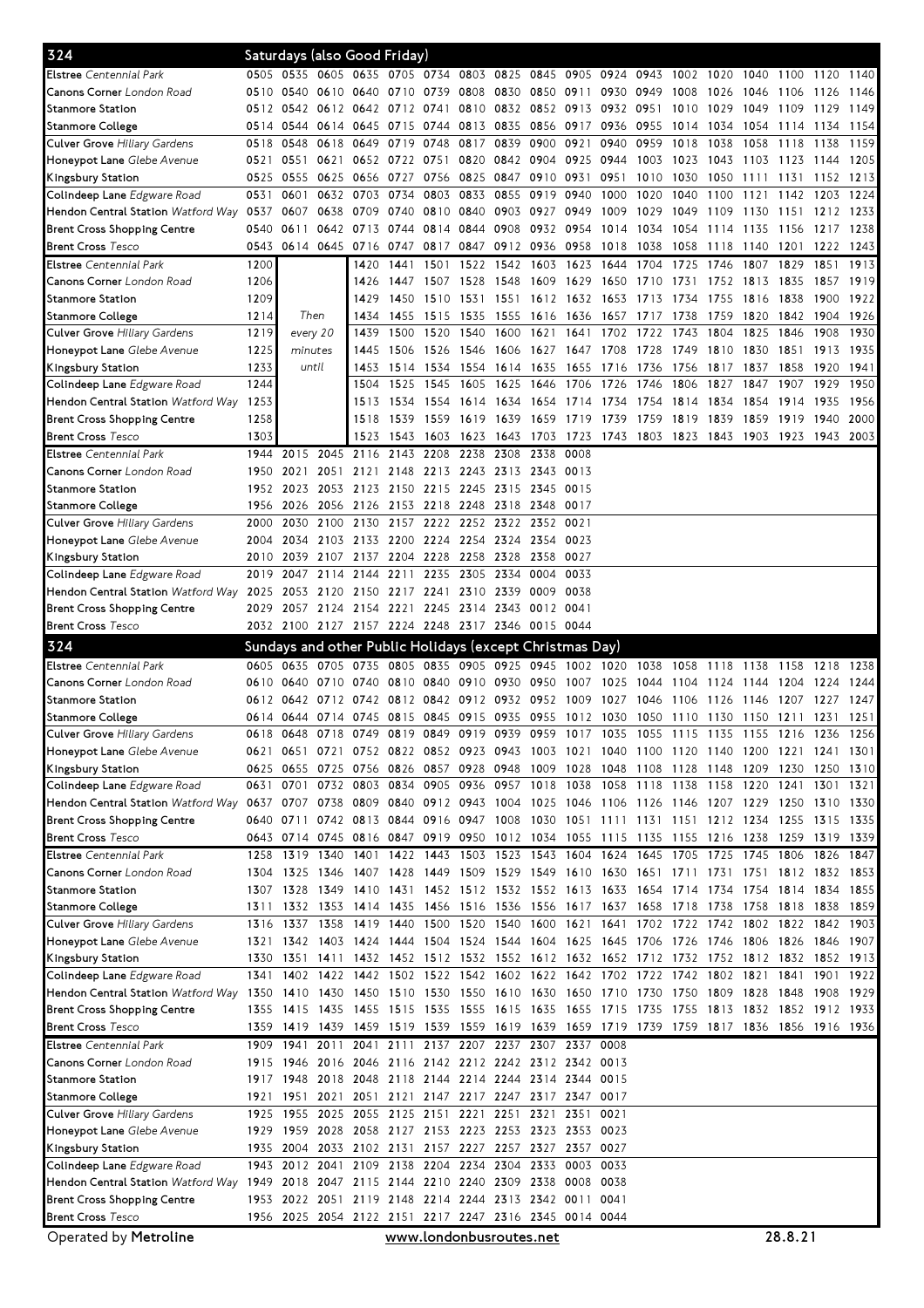## $324$  Brent Cross – Kingsbury – Centennial Park

| 324                                       |           |                | <b>Mondays to Fridays</b> |                                         |           |           |           |           |                |           |                     |      |           |                                                                            |      |      |           |      |
|-------------------------------------------|-----------|----------------|---------------------------|-----------------------------------------|-----------|-----------|-----------|-----------|----------------|-----------|---------------------|------|-----------|----------------------------------------------------------------------------|------|------|-----------|------|
| <b>Brent Cross Tesco</b>                  |           | 0451 0521      |                           | 0551 0618 0635 0655 0715 0731 0747 0808 |           |           |           |           |                |           | 0832 0855 0920 0940 |      |           |                                                                            | 1000 | 1020 | 1040      | 1100 |
| <b>Brent Cross Shopping Centre</b>        |           | 0454 0524 0554 |                           | 0621                                    | 0638      | 0658      | 0718      | 0734      | 0751           |           | 0812 0836           | 0859 | 0925      | 0945                                                                       | 1005 | 1025 | 1045      | 1105 |
| <b>Hendon Central Station</b> Watford Way | 0456 0526 |                | 0556                      | 0624 0641                               |           | 0701      | 0721      | 0737      | 0755           |           | 0816 0840 0903      |      | 0929      | 0949                                                                       | 1009 | 1029 | 1049      | 1109 |
| Colindeep Lane Edgware Road               | 0501      | 0531           | 0601                      | 0629                                    | 0646      | 0707      | 0727      | 0744 0804 |                | 0825      | 0847                | 0909 | 0935      | 0955                                                                       | 1015 | 1035 | 1055      | 1115 |
| Kingsbury Station                         | 0508      | 0538           | 0608                      | 0637                                    | 0654      | 0715      | 0737      | 0757      | 0817           | 0837      | 0857                | 0917 | 0945      | 1005                                                                       | 1025 | 1045 | 1106      | 1126 |
| Honeypot Lane Glebe Avenue                |           |                | 0512 0542 0612 0642 0659  |                                         |           | 0722 0744 |           |           | 0806 0826 0846 |           | 0906 0926           |      | 0952      | 1012                                                                       | 1032 | 1052 | 1113      | 1133 |
| Culver Grove Hiliary Gardens              | 0514      | 0544           |                           | 0614 0644 0702                          |           | 0725      | 0748      | 0810 0830 |                |           | 0850 0910 0930      |      | 0955      | 1015                                                                       | 1035 | 1055 | 1116      | 1136 |
| <b>Stanmore College</b>                   | 0518      | 0548           | 0618                      | 0648                                    | 0708      | 0731      | 0755      | 0817      | 0837           | 0857      | 0917                | 0937 | 1001      | 1021                                                                       | 1041 | 1101 | 1122      | 1142 |
| <b>Stanmore Station</b>                   | 0521      | 0551           |                           | 0622 0652 0714 0737                     |           |           | 0802 0825 |           | 0845           | 0905      | 0924 0944           |      | 1007      | 1027                                                                       | 1047 | 1107 | 1128      | 1148 |
| <b>Canons Corner</b> London Road          | 0522      | 0552           | 0623                      | 0653                                    | 0716 0739 |           | 0809      | 0831      | 0850           | 0909 0927 |                     | 0947 | 1009      | 1029                                                                       | 1049 | 1109 | 1130      | 1150 |
| <b>Elstree</b> Centennial Park            | 0528      | 0558 0629      |                           | 0700 0723 0750                          |           |           | 0820      | 0840 0859 |                |           | 0918 0936 0956      |      | 1016 1036 |                                                                            | 1056 | 1116 | 1137      | 1157 |
| <b>Brent Cross Tesco</b>                  | 1120      | 1140           | 1159                      |                                         |           | 1339      | 1357      | 1414      | 1434           | 1454      | 1514                | 1536 | 1558      | 1619                                                                       | 1639 | 1659 | 1719      | 1739 |
| <b>Brent Cross Shopping Centre</b>        |           | 1125 1145 1204 |                           |                                         |           | 1344      | 1402      | 1419 1439 |                | 1459      | 1519 1541           |      | 1603      | 1624                                                                       | 1644 | 1704 | 1724      | 1744 |
| Hendon Central Station Watford Way 1129   |           | 1149 1209      |                           |                                         |           | 1349      | 1407      | 1424      | 1444           | 1504      | 1524 1546           |      | 1608      | 1629                                                                       | 1650 | 1710 | 1730      | 1750 |
| Colindeep Lane Edgware Road               | 1135      | 1155           | 1215                      | Then                                    |           | 1355      | 1413      | 1431      | 1452           |           | 1514 1534 1556      |      | 1617      | 1638                                                                       | 1659 | 1719 | 1739      | 1759 |
| Kingsbury Station                         | 1146      | 1206           | 1226                      | every 20                                |           | 1406      | 1424      | 1442      | 1503           | 1527      | 1547                | 1607 | 1627      | 1650                                                                       | 1711 | 1731 | 1751      | 1811 |
| Honeypot Lane Glebe Avenue                | 1153      | 1213           | 1233                      | minutes                                 |           | 1413      | 1431      | 1449      | 1512           | 1536      | 1556                | 1616 | 1636      | 1658                                                                       | 1719 | 1739 | 1759      | 1819 |
| Culver Grove Hiliary Gardens              | 1156      | 1216           | 1236                      | until                                   |           | 1416      | 1434      | 1452 1516 |                | 1540      | 1600                | 1620 | 1640      | 1702                                                                       | 1723 | 1743 | 1803      | 1823 |
| <b>Stanmore College</b>                   | 1202      | 1222           | 1242                      |                                         |           | 1422      | 1440      | 1458      | 1523           | 1547      | 1607                | 1627 | 1647      | 1708                                                                       | 1729 | 1749 | 1809      | 1829 |
| <b>Stanmore Station</b>                   | 1208      | 1228           | 1248                      |                                         |           | 1428      | 1446      | 1504      | 1530           | 1554      | 1614                | 1634 | 1654      | 1715                                                                       | 1736 | 1756 | 1816      | 1836 |
| Canons Corner London Road                 | 1210      | 1230           | 1250                      |                                         |           | 1430      | 1448      | 1506      | 1532           | 1556      | 1617                | 1637 | 1657      | 1717                                                                       | 1738 | 1758 | 1818      | 1838 |
| <b>Elstree</b> Centennial Park            | 1217      | 1237           | 1257                      |                                         |           | 1437      | 1455      | 1515 1541 |                | 1605      | 1625                | 1645 | 1705      | 1725                                                                       | 1746 | 1806 | 1826 1845 |      |
| <b>Brent Cross Tesco</b>                  | 1801      | 1822           | 1844                      | 1906                                    | 1928      | 1950      | 2020      | 2051      | 2121           | 2152      | 2223                | 2253 | 2324      | 2354                                                                       | 0025 |      |           |      |
| <b>Brent Cross Shopping Centre</b>        | 1806      | 1827           | 1848                      | 1910                                    | 1932      | 1953      | 2023      | 2054      | 2124           | 2155      | 2226                | 2256 | 2327      | 2357                                                                       | 0028 |      |           |      |
| Hendon Central Station Watford Way        | 1812      | 1833           | 1853                      | 1915                                    | 1936      | 1956      | 2026      | 2057 2127 |                | 2158      | 2229                | 2259 | 2330      | 0000                                                                       | 0030 |      |           |      |
| Colindeep Lane Edgware Road               | 1821      | 1841           | 1901                      | 1923                                    | 1943      | 2003      | 2033      | 2104 2134 |                | 2204      | 2235                | 2305 | 2335      | 0005                                                                       | 0035 |      |           |      |
| Kingsbury Station                         | 1833      | 1852           | 1912                      | 1932                                    | 1952 2011 |           | 2041      | 2111      | 2141           | 2211      | 2241                | 2311 | 2341      | 0011                                                                       | 0041 |      |           |      |
| Honeypot Lane Glebe Avenue                | 1841      | 1900           | 1920                      | 1939                                    | 1958      | 2017      | 2046      | 2116 2146 |                | 2216 2246 |                     | 2316 | 2346      | 0015                                                                       | 0045 |      |           |      |
| Culver Grove Hiliary Gardens              | 1845      | 1904           | 1923                      | 1942                                    | 2001      | 2020      | 2049      | 2119 2148 |                | 2218      | 2248                | 2318 | 2348      | 0017                                                                       | 0047 |      |           |      |
| <b>Stanmore College</b>                   | 1850      | 1909           | 1928                      | 1947                                    | 2006      | 2025      | 2054      |           | 2123 2152      | 2222 2252 |                     | 2322 | 2352 0021 |                                                                            | 0051 |      |           |      |
| <b>Stanmore Station</b>                   | 1856      | 1915           | 1934                      | 1952                                    | 2011      | 2030      | 2059      | 2127      | 2156           | 2226      | 2256                | 2325 | 2355      | 0024                                                                       | 0054 |      |           |      |
| <b>Canons Corner</b> London Road          | 1858      | 1917           | 1935                      | 1953                                    | 2012 2031 |           | 2100      | 2128      |                | 2157 2227 | 2257                | 2326 | 2356      | 0025                                                                       | 0055 |      |           |      |
| <b>Elstree</b> Centennial Park            |           |                |                           |                                         |           |           |           |           |                |           |                     |      |           | 1905 1924 1942 2000 2019 2038 2106 2134 2203 2233 2303 2332 0002 0031 0101 |      |      |           |      |